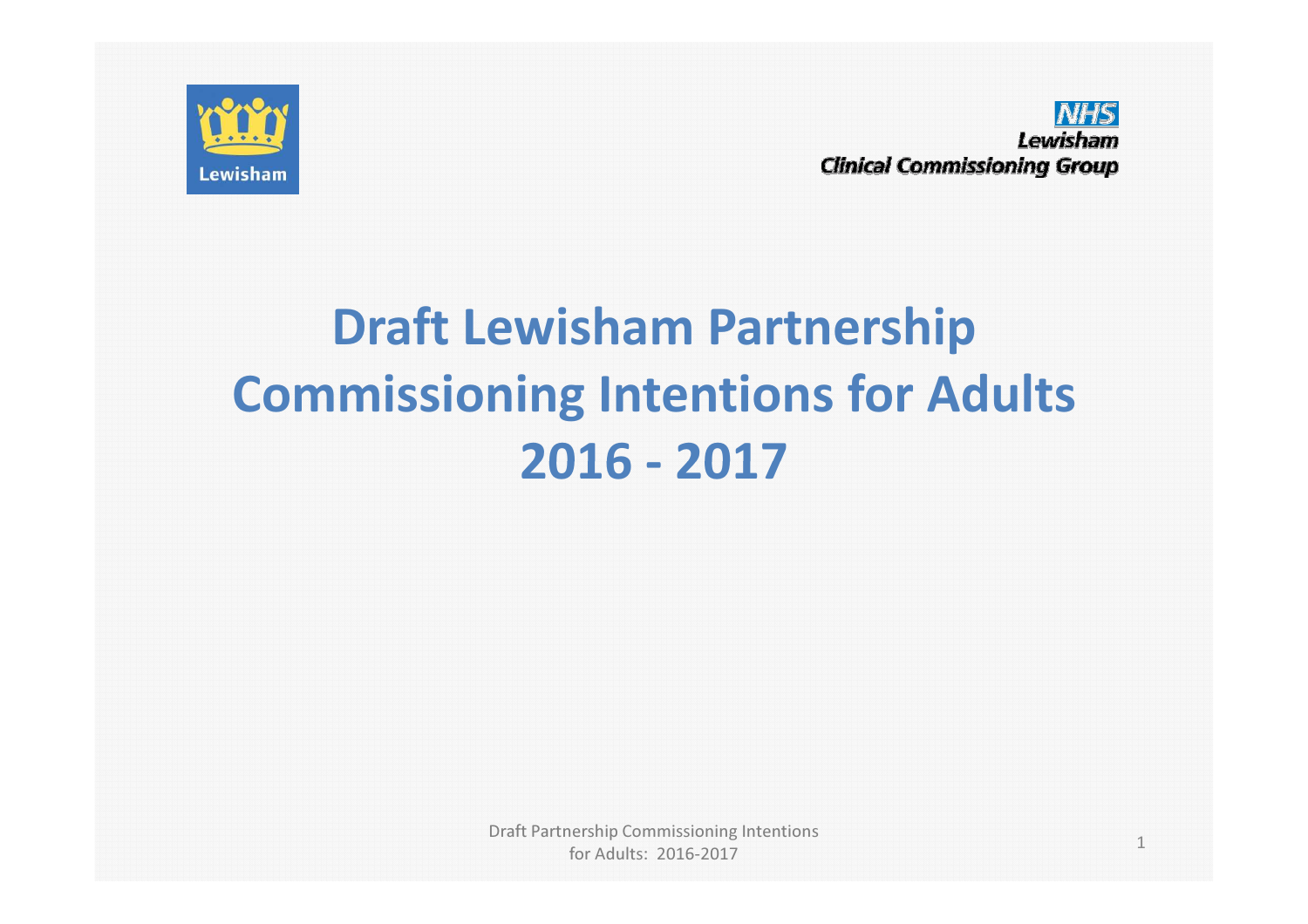### **Contents**

| 1. | Foreword                                                                     | 3  |  |
|----|------------------------------------------------------------------------------|----|--|
| 2. | <b>Current Position</b>                                                      | 4  |  |
| 3. | Local Challenges                                                             | 5  |  |
| 4. | The Financial Challenge                                                      | 6  |  |
| 5. | Partnership approach with the Public                                         |    |  |
| 6. | Partnership approach with Providers                                          |    |  |
| 7. | Our Partnership Approach – Neighbourhood Care Networks                       |    |  |
| 8. | Draft Partnership Commissioning Priorities for 2016//17:                     |    |  |
|    | Prevention and Early Intervention<br>8.1                                     | 11 |  |
|    | <b>GP practices and Primary Care</b><br>8.2                                  | 14 |  |
|    | <b>Neighbourhood Community Teams</b><br>8.3                                  | 17 |  |
|    | <b>Enhanced Care and Support</b><br>8.4                                      | 20 |  |
|    | <b>Urgent and Emergency Care</b><br>8.5                                      | 23 |  |
|    | <b>Planned Care</b><br>8.6                                                   | 25 |  |
|    | Supporting Strategies – Workforce, Information Technology and Estates<br>8.7 | 27 |  |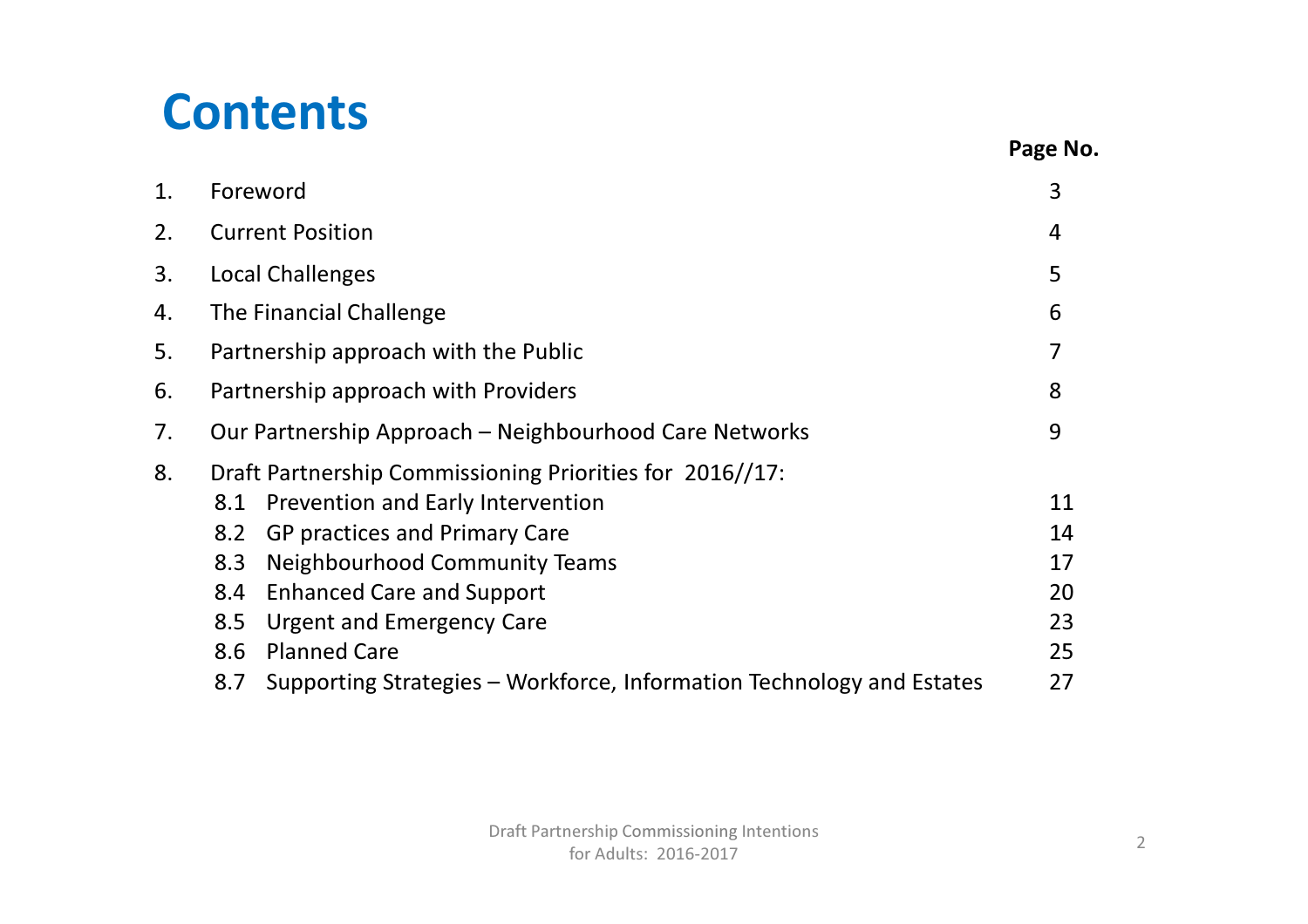### 1. Foreword

NHS Lewisham Clinical Commissioning Group (CCG) and Lewisham Council are responsible for commissioning (planning, buying and monitoring) the majority of health and care services in Lewisham.

This document sets out our plans to commission health and care for Lewisham adults in 2016/17. There are separate Commissioning Intentions for children and young people's services.

This year's Partnership Commissioning Intentions are a continuation of the journey to deliver our strategic vision for 'Health and Wellbeing for all Lewisham residents by 2023', which started in 2011, when the Council, the Lewisham Primary Care Trust and the former Lewisham Healthcare Trust agreed to develop and deliver an integrated health and social care model.

Our Partnership Commissioning Intentions for 2016/17, builds on last year's Joint Commissioning Intentions, and has been informed greatly by the feedback received from the public during 2015, the recently refreshed Lewisham Health and Wellbeing Strategy and the work of the Adult Integrated Care Programme Board on developing and implementing Neighbourhood Care Networks (section 7).

In 2016/17, our focus will be on how we can strengthen partnership working with the public (section 5) and with local providers (section 6). We believe that by working together, as equal partners, real solutions can be found to the complex challenges we face, to make sure our health and care systems are delivering the right care in the right place and at the right time to meet local needs.

We would welcome your views on this year's Partnership Commissioning Intentions - please see further information on how to be more involved in our commissioning work at <u>www.lewisham.gov.uk/myservices/socialcare/our-approach</u> or at www.lewishamccg.nhs.uk/get-involved

#### Aileen Buckton - Executive Director for Community Services, Lewisham CouncilDr Marc Rowland - Chair, NHS Lewisham CCGDr Danny Ruta - Director of Public Health, Lewisham Council

Draft Partnership Commissioning Intentions for Adults: 2016-2017 $\frac{3}{3}$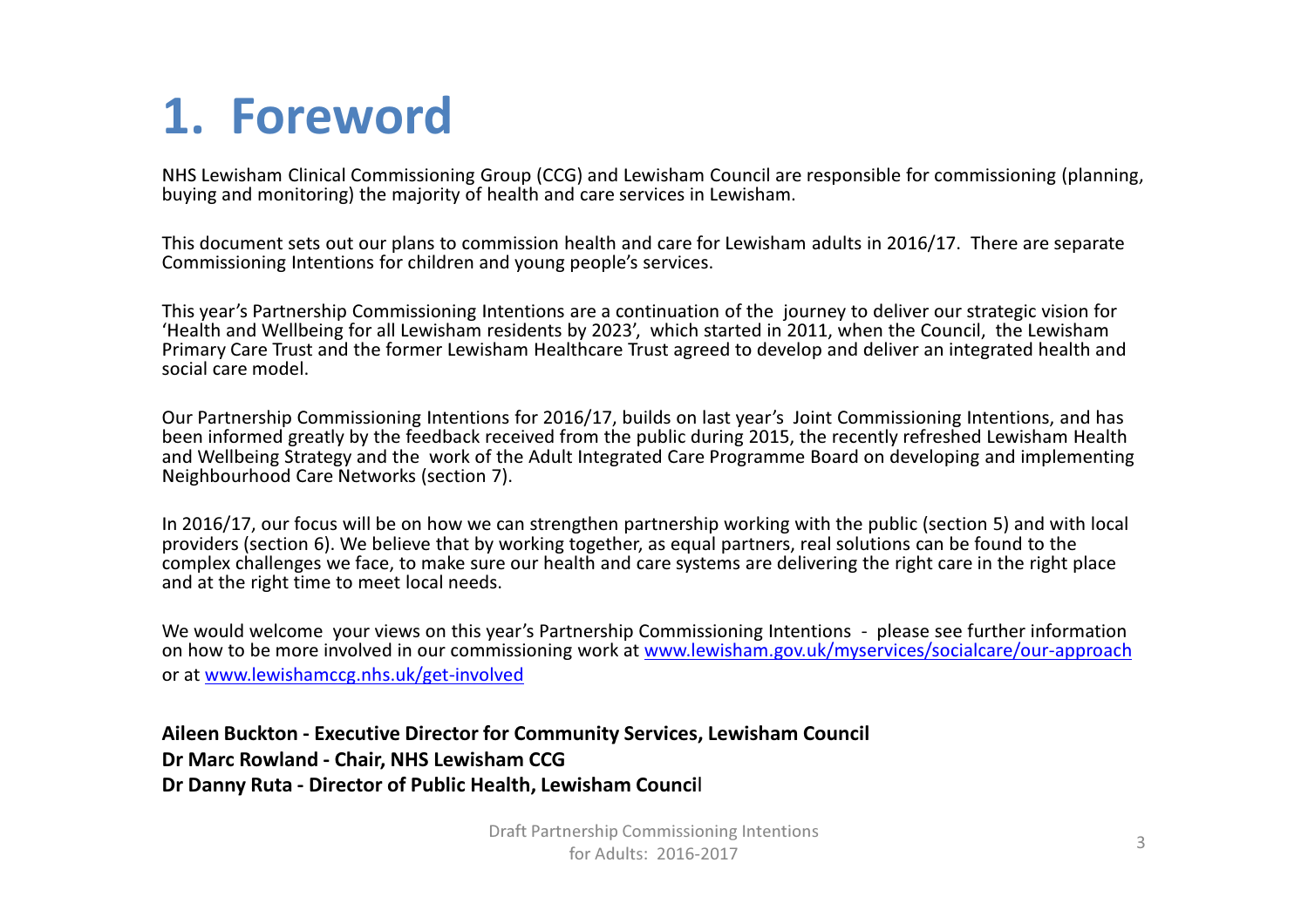### 2. Current Position

Lewisham has a growing population, projected to increase from 292,000 to 318,000 by 2021, and is the 15th most ethnically diverse local authority in England -46% of the population are from black and ethnic minority groups. Around 27,400 residents are above 65 years of age and over 3,650 are aged over 85 years. This latter group is often the most complex and therefore bears a very high proportion of care costs.

The Index of Multiple Deprivation 2015 ranks Lewisham 48th of 326 districts in England and 10th out of 33 London boroughs. People living in the most deprived areas have poorer health outcomes and lower life expectancy compared to the England average.

Social housing comprises just over a third of all households in the borough. The private rented sector, the fastest growing housing sector in the borough, comprises some 24% of all households. There are nearly 40,000 one person households in Lewisham.

Lewisham has over 800 active voluntary and community sector organisations and more than 200 individual faith groups. All these groups and many others help to strengthen our communities by galvanising our citizens, addressing local concerns and advocating on behalf of some of the most vulnerable in society.

There have been some improvements in people's health and care in Lewisham. People in Lewisham are living longer because of the success in managing particular conditions such as stroke, heart disease and respiratory disease.

Overall more people who use Adult Social Care (ASC) services in Lewisham say they are extremely or very satisfied with their services compared to other London Boroughs. More people in contact with mental health services in Lewisham are living independently with or without support in comparison to the national average

More information is available about Lewisham's population at www.lewishamjsna.org.uk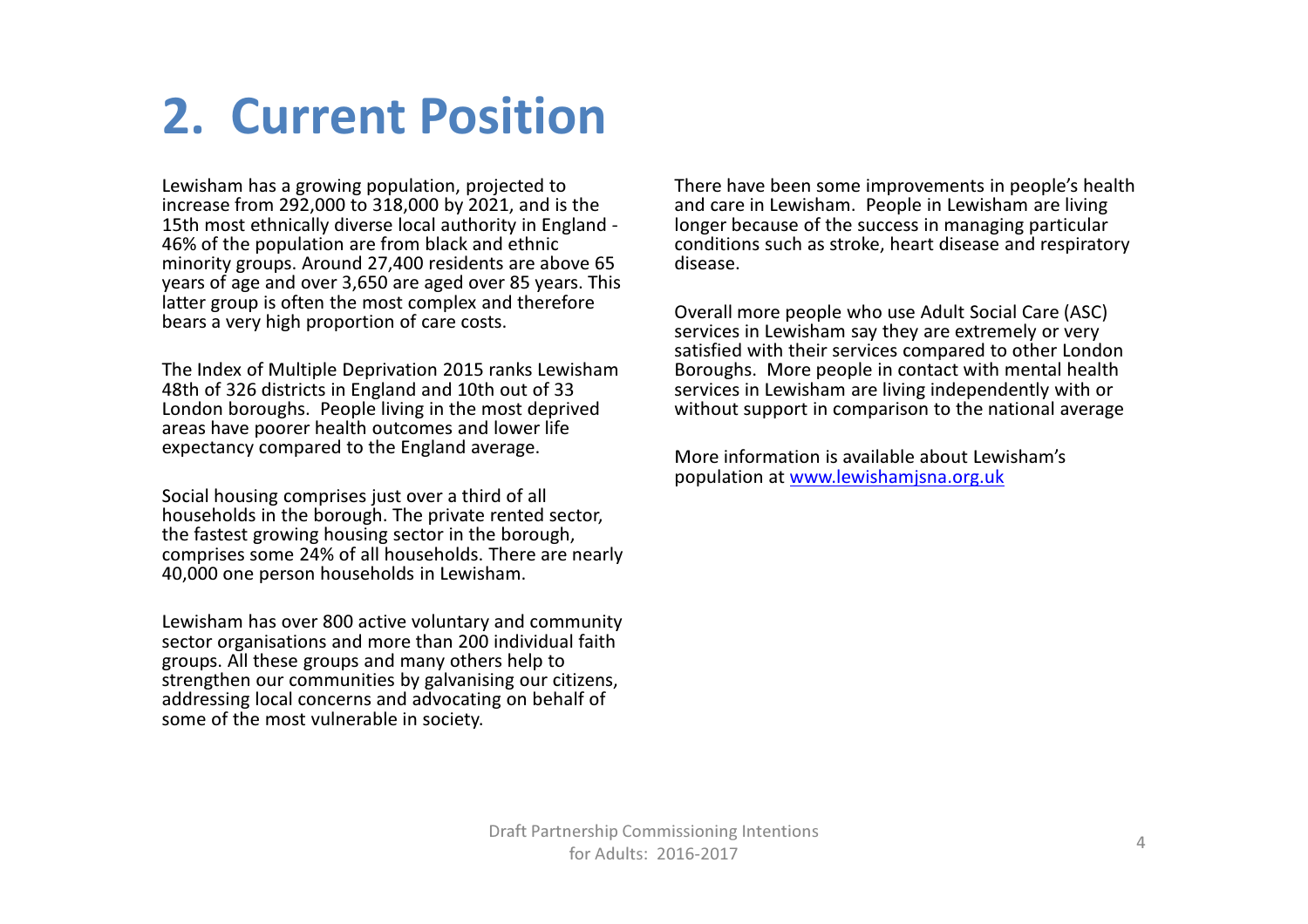### 3. Local Challenges

Too many people die early from deaths that could have been prevented by healthier lifestyles:

- • Cancer is now the main cause of death (28.3%), followed by circulatory disease (28.1%), respiratory disease (13.8%) and dementia (9%) in Lewisham.
- • Life expectancy has been improving. The life expectancy at birth was 76.7 years for women and 72.3 years for men in 1991-93; in 2011-13 it had increased to 83.0 years and 78.7 years respectively, however, for both men and women life expectancy remains lower than the England average.
- • There are even greater differences in life expectancy rates in different wards within the borough. Life expectancy is 6.6 years lower for men and women in the most deprived areas of Lewisham than in the least deprived areas.

There are significant health inequalities in Lewisham:

- • People living in the most deprived wards, in Lewisham, have poorer health outcomes and lower life expectancy compared to England's average. For example premature death rates are significantly higher in Lewisham Central, Bellingham and New Cross wards compared to the Lewisham average.
- • Health inequalities should also be considered by ethnic group. Lewisham is one of the most ethnically diverse areas of the country. The Department of Health has highlighted ethnicity as the major inequality in Severe Mental Illness. Black residents are disproportionately over-represented in mental health admissions.

Too many people live with preventable ill health:

- • More people have one or more long term conditions - 29% of Lewisham's population have 1 LTC; about 86,570 people.
- • The likelihood of having a long term condition, including dementia increases with age; over 50% of those aged over 75 are likely to have two or more long term conditions

Demand for care is increasing, both in numbers and complexity:

- 14% of people in Lewisham identify themselves as having •limitations in carrying out day-to-day activities. That is equivalent to around 38,000 people.
- • Lewisham's over 60 population is projected to increase by around 15,000 by 2040 which will increase demand for the health and care services

High quality care is not consistently available all the time - too often, the quality of care that patients receive and the outcome of their treatment depends on when and where they access health and care services.

More information is available about trends in health and care at:Lewisham's Health and Wellbeing Strategy Add link

 London Borough of Lewisham - Local Account 2014 - 2015 www.lewisham.gov.uk/myservices/socialcareCCG's Strategic Plan 2013 – 18 www.lewishamccg.nhs.uk/about-us/our-plansOur Healthier South East London's Strategy www.ourhealthiersel.nhs.uk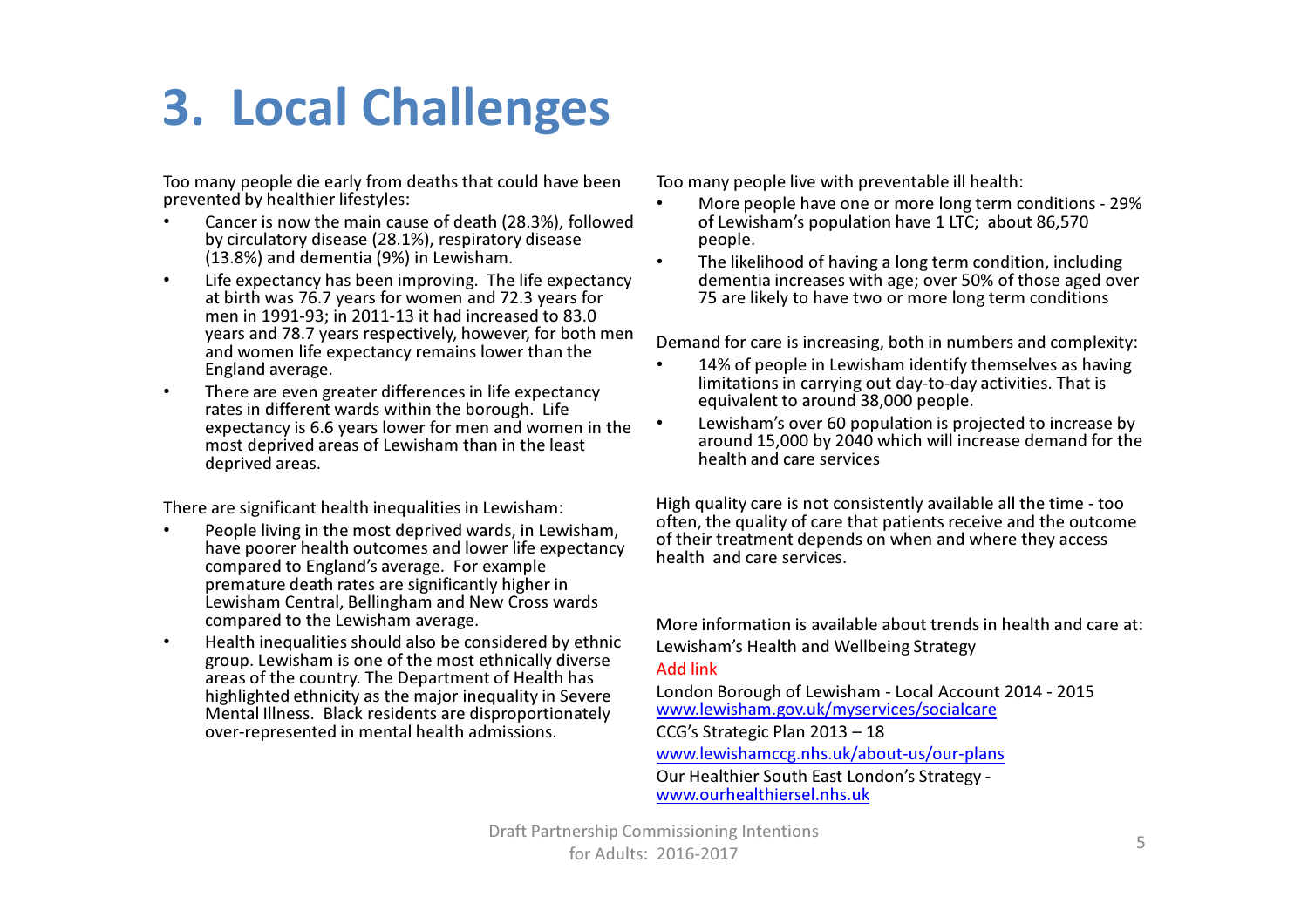### 4. The Financial Challenge

In England, a major challenge is that the amount of money we have to commission services is not keeping pace with demand and the rising costs of providing care. The costs of care are rising much faster because we are now caring for more people with more complex conditions and people are living longer.

Collectively the CCG, Adult Social Care (ASC) and Public Health have nearly £472.9 million to commission advice support and care on behalf of Lewisham people.

We are facing a funding gap of £15.6 million between the projected spending requirements and expected resources available in 2016/17 and a further £16.6m in2017/18 – see summary table opposite.

In addition local providers will be required to make efficiency savings. This financial gap, however, cannot be addressed by efficiency and productivity improvements only.

With the limited resources available to us, and demand increasing, the way we deliver health and social care will have to change.

|                                        | $2016/17*$ | 2017/18*          |
|----------------------------------------|------------|-------------------|
| <b>Estimated revenue budget**</b>      |            |                   |
| <b>CCG</b><br>o                        | £399.4m    | f404.2            |
| <b>ASC and Public Health</b><br>ō      | f 73.5m    | f 69.3m           |
| <b>Total</b>                           |            |                   |
| <b>Total estimated health and care</b> |            |                   |
| revenue budget                         | £472.9m    | £473.5m           |
|                                        |            |                   |
| <b>Net savings requirements</b>        |            |                   |
| <b>CCG</b>                             | f11.4m     | £10.9m            |
| <b>ASC and Public Health</b><br>o      | £4.2m      | f <sub>5.7m</sub> |
| <b>Total health and care savings</b>   |            |                   |
| requirements                           | f 15.6m    | £16.6m            |
|                                        |            |                   |

\*split between years to be confirmed \*\*This excludes additional external funding and NHS revenue budgets for 2016/17 remain estimates ahead of NHSE planning guidance expected in December 2015.

Better Care Fund – a pooled Better Care Fund has been established to provide resources to support a stepped change in the way that health and care is delivered and to reduce the demand for hospital based care.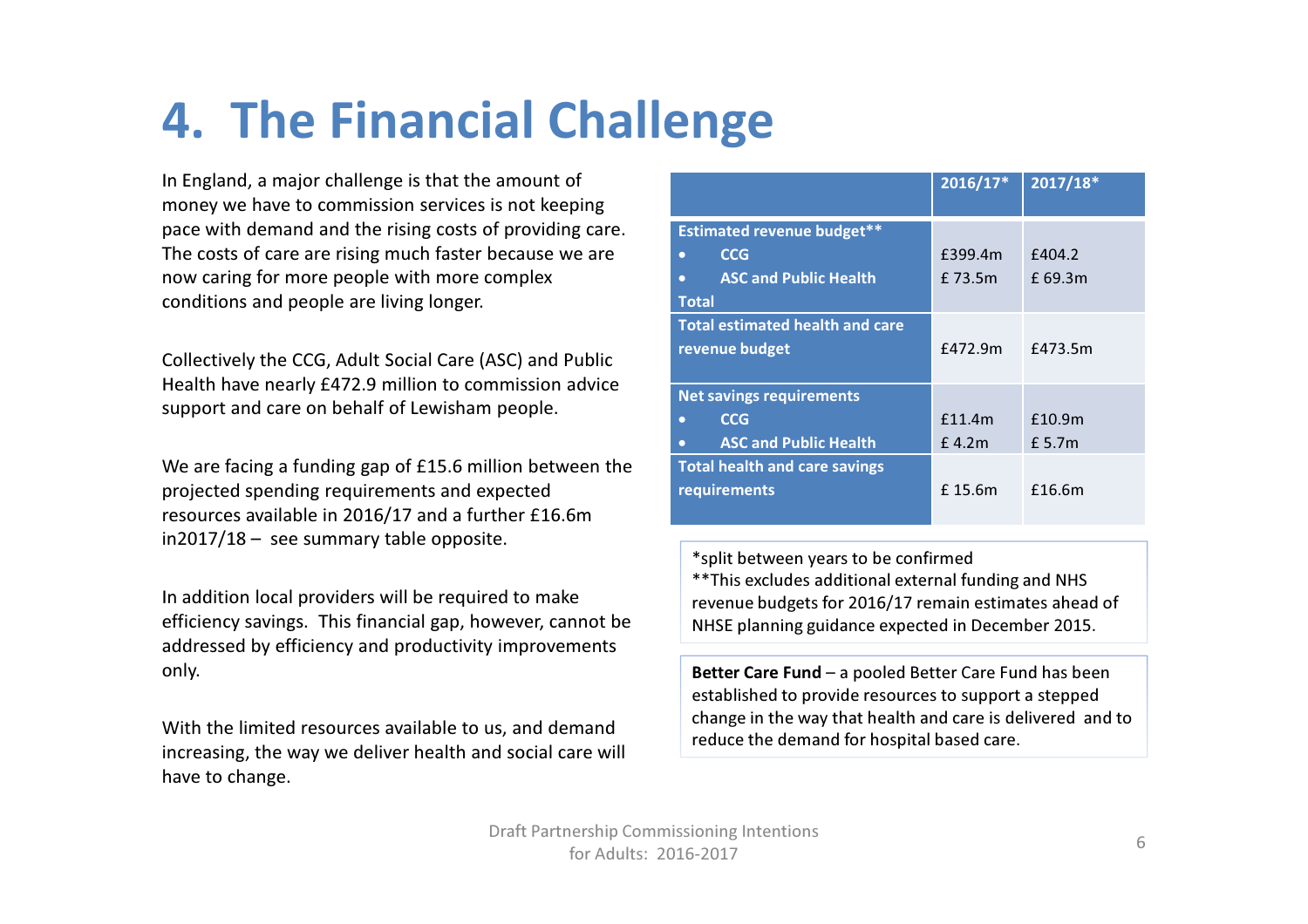### 5. Partnership approach with the Public

To address the above major challenges, the voice of the public and users is vital; effective public communication and engagement is essential.

We, the commissioners, are committed to developing stronger relationships with local people, community groups and voluntary organisations to connect with them in a more meaningful way.

Lewisham people have said 'prevention is better than cure' - we plan to have a much greater focus on prevention (see section 8.1 on Prevention and Early Intervention) to make choosing healthy living easier for the individual. We intend to commission greater support for people to look after their physical and mental health and wellbeing, by reducing the levels of smoking, obesity, alcohol intake and inactivity, which would reduce many deaths each year that could have been avoided.

Lewisham people have said 'we want more control of our condition' - we plan to improve the support provided to increase people's knowledge, skills and confidence to manage their own care and involve them in all decisions about their care and treatment, particularly those people with long term conditions (see section 8.3 on Neighbourhood Community Teams) and people with complex needs (see section 8.4 on Enhanced Care and Support).

Lewisham people want to build strong communities to give support to their neighbours. Specifically people have said that the role of the voluntary and community sector needs to be considered in supporting delivery of services, but also in reaching out to more people.

We want to work with local communities to harness the energy, skills and knowledge of local communities to reach out to all people, including marginalised groups, to co-design and co-deliver local neighbourhood care networks (see section 7 on Neighbourhood Care Networks).

Only by working in partnership with individual, local communities, voluntary organisation and Healthwatch will commissioners be able to ensure that the advice, support and care meets the diverse needs of individuals and communities.

More Information is available on the feedback from Lewisham People at:Your Voice Counts – add link 'Have your say' a summary of public feedback on the Joint Commissioning Intentions for 2015/16 and 2016/17 – add linkLondon Borough of Lewisham - Local Account 2014 - 2015 www.lewisham.gov.uk/myservices/socialcareCCG's AGM www.lewishamccg.nhs.uk/newspublications/Pages/Lewisham-CCG-AGM---slides.aspx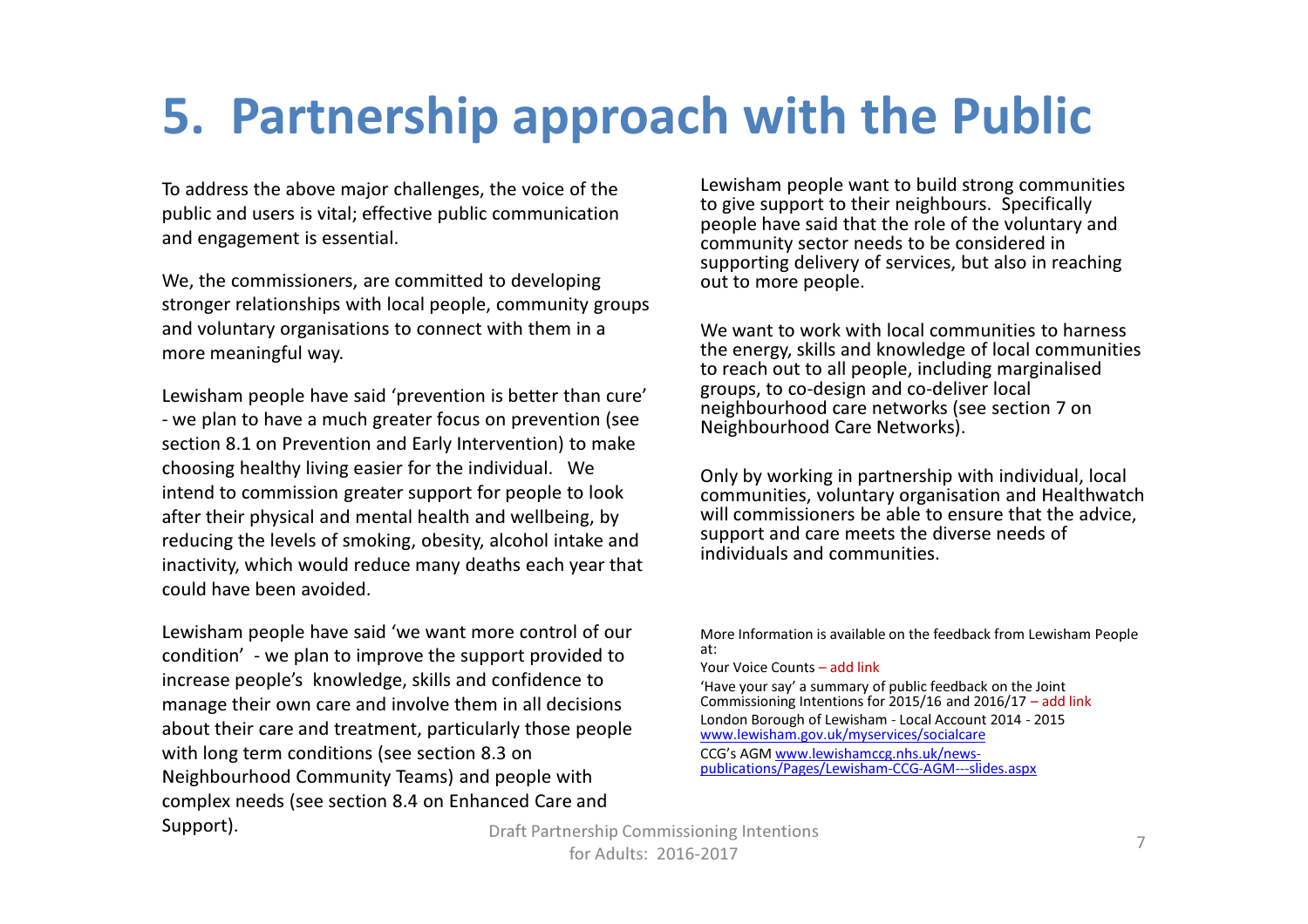### 6. Partnership approach with Providers

In parallel to partnership working with the public, we wish to work in partnership with a broad range of statutory, voluntary and independent sector providers to tackle the way historically heath and care has been provided in a fragmented and disjointed way.

Many people have told us that their care is not joined up between different services. Service users and carers find it frustrating to have to continually provide the same information to different people. People with complex conditions are often passed from one service to another while the services do not always communicate with each other.

We plan to support providers to work in greater traditional barriers between organisations to develop 'One Lewisham Health and Social Care System' which is sustainable across the health and care services.

This will require:

• Joining up services between primary care, community services and hospital care, between physical and mental health and between health and social care, supported by different commissioning approaches .

- • Well led organisations with strong leadership to support their staff to change the way in which care is delivered across the health and care system to provide person centred care (see section 8.7)
- • Commissioning more care in the community, as part of developing our four Neighbourhood Care Networks. We are planning that more personalised, co-ordinated care will be provided by our primary care and neighbourhood community care teams, with extra enhanced care and support to help people to live independently in the community.
- •We plan to support providers to work in greater **The Collaboration of the collaboration** with other providers, to reduce the<br>Collaboration with other providers, to reduce the south and planned, thereby reducing the levels so that a greater proportion of care is proactive and planned, thereby reducing the levels of unplanned and emergency hospital admissions which often result in poorer health outcomes.
	- • Commissioning less emergency inpatient care in acute and mental health hospitals as we plan that there will be a reduction in demand for emergency admissions due to there being earlier intervention and greater support based in the community.
	- • Some investment to develop community based care delivered by Neighbourhood Care Networks while in parallel hospital care is transformed.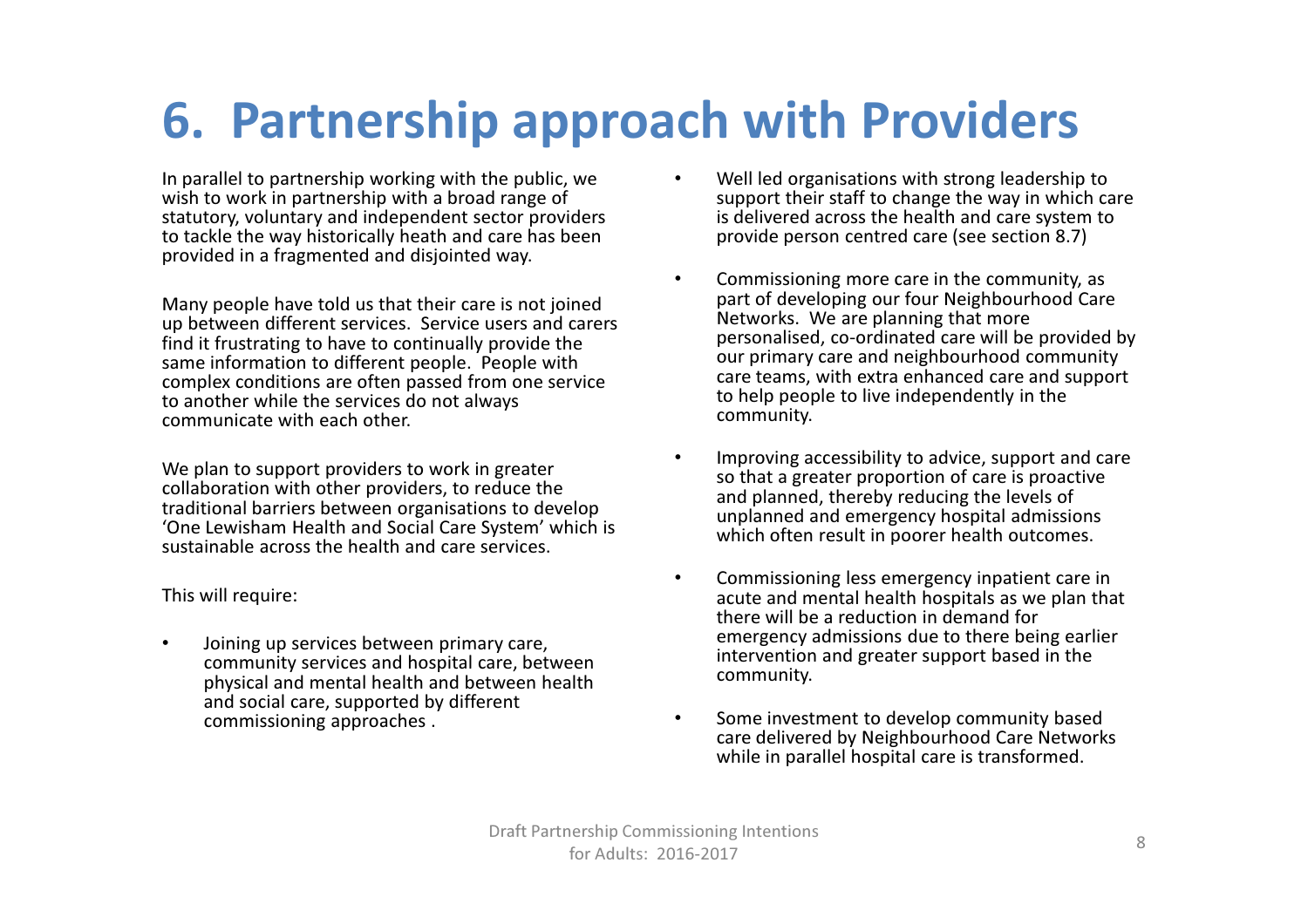# 7. Our Partnership Approach –Neighbourhood Care Networks

| What are we doing                                                                                                                                                                        | <b>What the benefits</b>                                                                                     |
|------------------------------------------------------------------------------------------------------------------------------------------------------------------------------------------|--------------------------------------------------------------------------------------------------------------|
| Improving quality and maintaining safety of today's                                                                                                                                      | You will have a more positive                                                                                |
| services - we will continue to focus on greater                                                                                                                                          | experience and services will be more                                                                         |
| consistency in the quality of care                                                                                                                                                       | reliable and of higher quality                                                                               |
| Helping people to find the right information and to                                                                                                                                      | You will be more able to help yourself                                                                       |
| make decisions about their own health and care                                                                                                                                           | to stay healthy and do more self-care                                                                        |
| Places users at the heart - providing personalised                                                                                                                                       | You will be able to direct your own                                                                          |
| advice, support and care                                                                                                                                                                 | care                                                                                                         |
| Shifting the focus of services to prevention - there                                                                                                                                     | Your problems will be dealt with at an                                                                       |
| will be greater accessibility to preventative and                                                                                                                                        | early stage to stop them from getting                                                                        |
| early intervention support                                                                                                                                                               | worse                                                                                                        |
| Developing the range of local primary and<br>community based services in the Borough with a<br>shift to out of hospital care                                                             | You will have a greater choice of high<br>quality services closer to your home                               |
| Joining up health and social care services - there<br>will be greater alignment of physical and mental<br>health and social care, with the development of<br>neighbourhood care networks | You will find your way between<br>services and support more easily, with<br>a quicker response to your needs |
| Targeting support to vulnerable people, their<br>families and carers - there will be more effective<br>coordination of care for people with complex<br>conditions                        | It will be easier for everyone to remain<br>independent for longer                                           |
| Improving accessibility to planned care and making                                                                                                                                       | Services will be accessible and quick to                                                                     |
| it easier to access urgent emergency care.                                                                                                                                               | respond to you when you need them                                                                            |

During the last year we have been putting in in place the foundations for Neighbourhood Care Networks based in the four local neighbourhood, across prevention and early intervention, neighbourhood community teams, general practice and enhanced care and support, on which we can build – see map on the next page

Each Neighbourhood has different populations with different requirements, so there is no single blueprint for the Neighbourhood Care Networks.

We believe by fully involving and engaging with service users, carers and other voluntary and community organisations in the co-design and co delivery that each Neighbourhood Care Network may be different.

We intend to ensure the following benefits to the population will be delivered, over time, by each Neighbourhood Care Network – see summary table opposite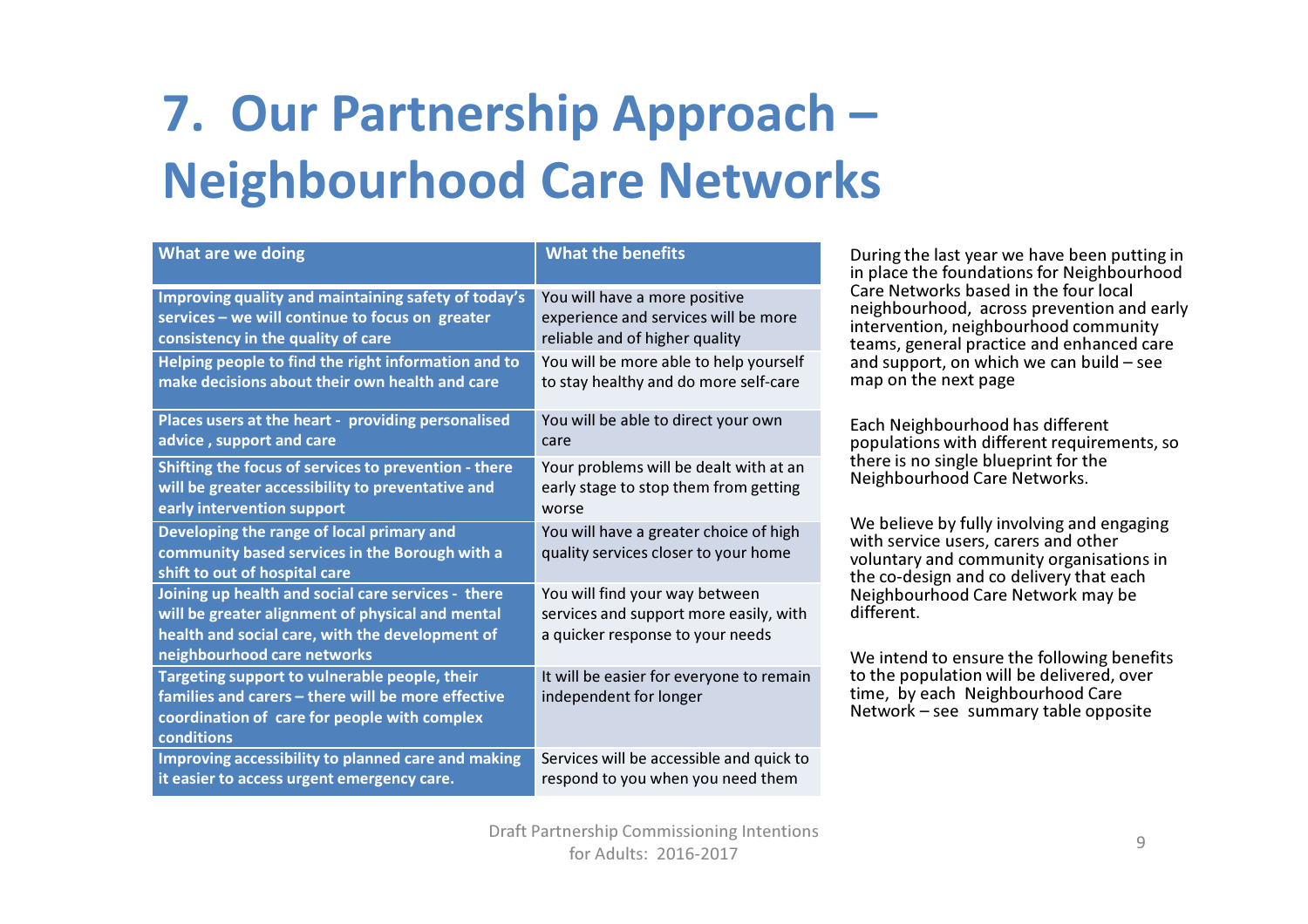

### Lewisham's Neighbourhood Care Networks

**Medical Centre** 

37 Oakview

23 Woodlands Health Centre

25 Hurley Group Practice

24 Nightingale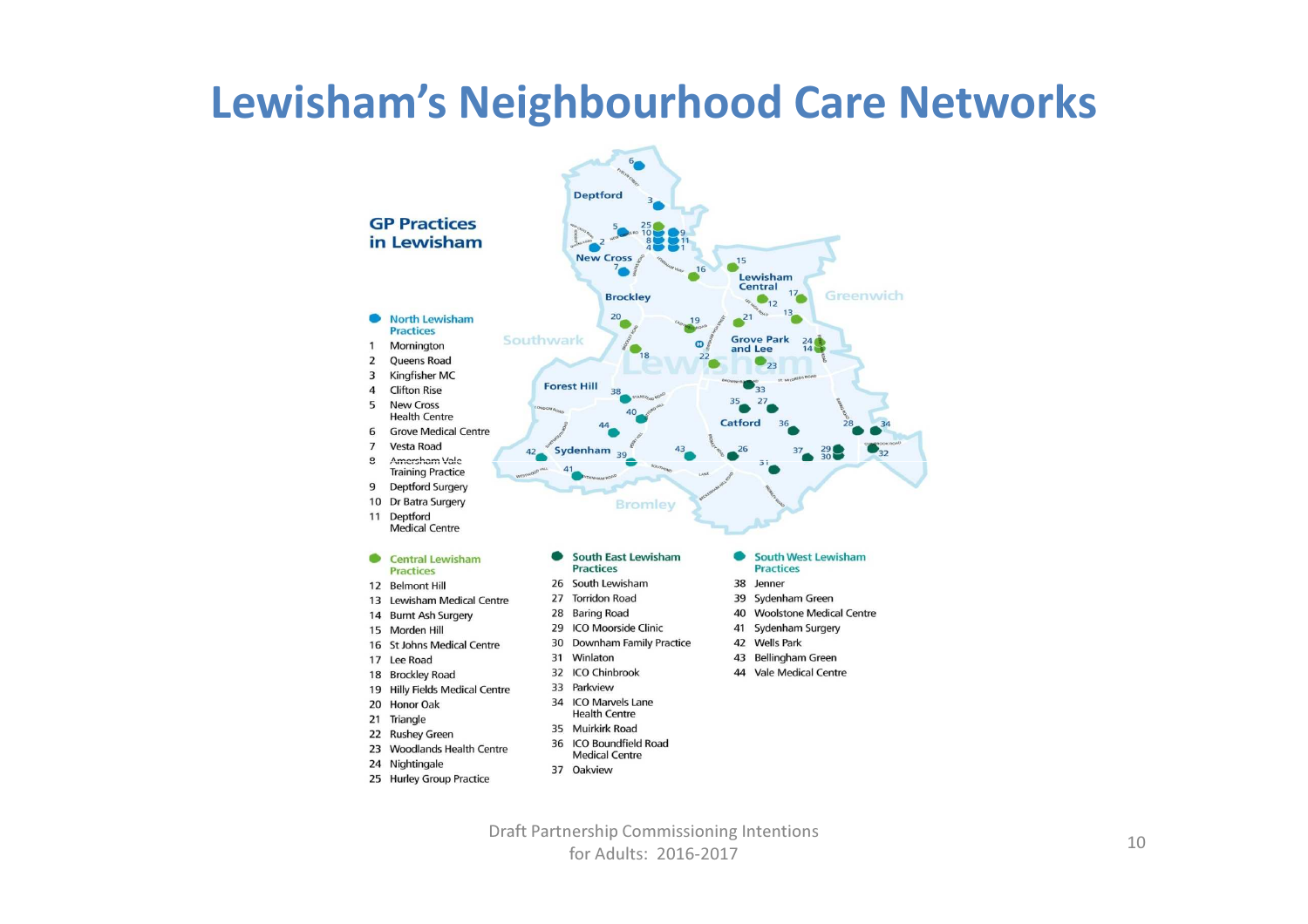# 8.1 Prevention and Early Intervention

#### Why this is a priority

In Lewisham we have higher rates of the key risk factors for the major diseases. Reducing levels of smoking, obesity, alcohol intake and inactivity would contribute to improving health outcomes for Lewisham residents:

- • Nearly 21% of adults in Lewisham smoke (about 59,800 people) which is above both the London (17.3%) and national (18.4%) averages. Smoking levels are even higher among people with mental health problems and routine, manual workers and lesbian, gay, bisexual, and transgender communities.
- • The alcohol profile for Lewisham suggests that around 7% of the population who drink alcohol in Lewisham engage in high risk drinking. This equates to around 12,300 people.
- •61% of the adult population are overweight or obese -approximately 137,000 people in Lewisham.
- •Over a quarter of adult residents are physically inactive - approximately 56,000 people in Lewisham.
- • The number of people with high blood pressure (hypertension) in Lewisham is 11.3% (33,700 people) which is lower than the national average of 13.7% (2013/14). However, the growth has been 9% in Lewisham since 2009/10 compared with just 2% nationally and there are high levels of undiagnosed people with hypertension.

The rate of emergency hospital admissions for accidental falls also is significantly higher in Lewisham than the England average.

A key message from the 'Your Voice Counts' engagement event in July 2015 was 'prevention is better than cure'. Local people want a greater focus on prevention through, for example, proactive care and strong communities

Lewisham people also said that they do not always understand where to get help or how the health and care system works.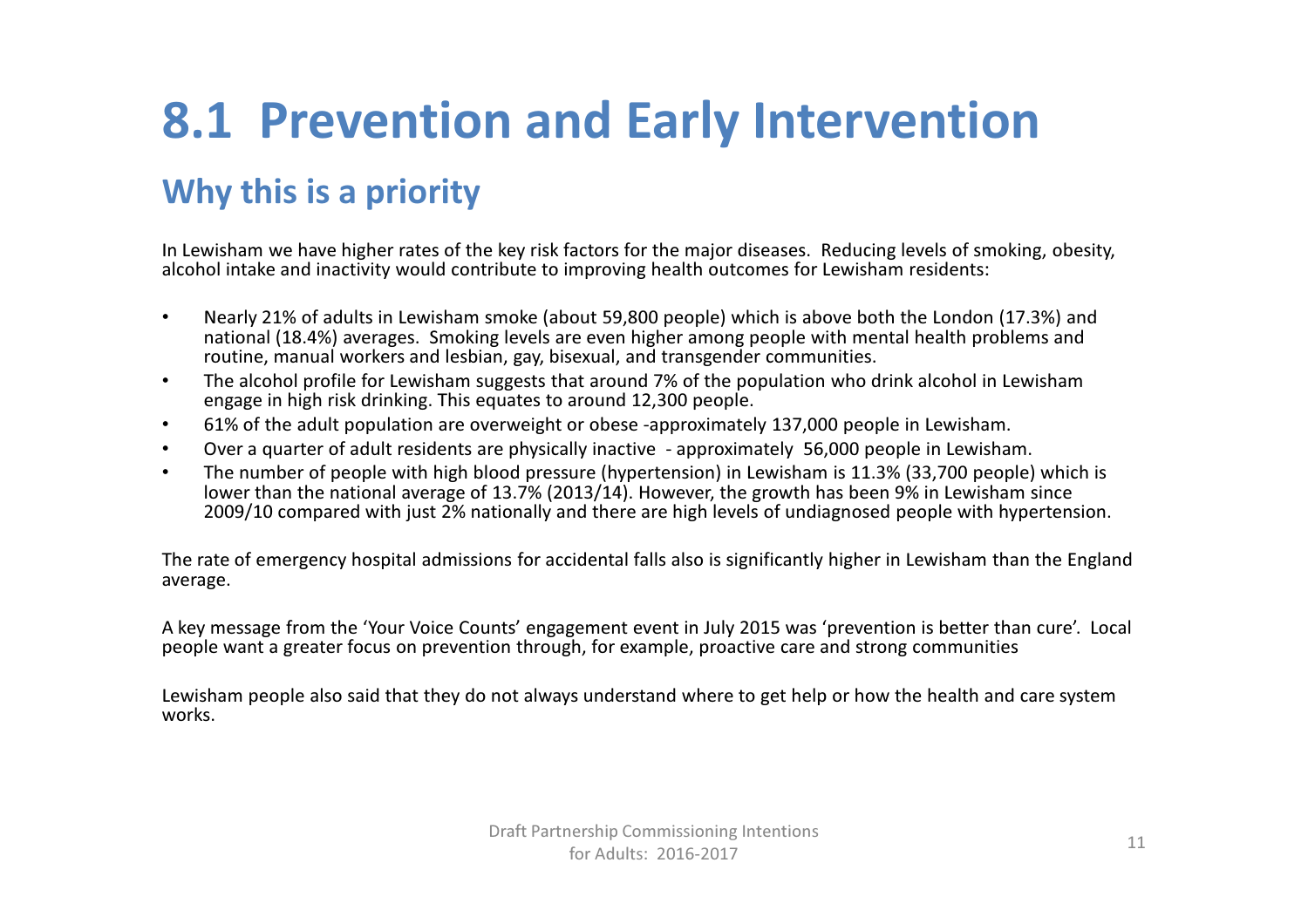# 8.1 Prevention and Early Intervention

#### Priority Aim

- To encourage people to live well, stay healthy and independent longer •
- • To connect people to services and communities across the borough to promote physical and mental wellbeing; where people recognise their personal strength and abilities as well as those of their families, friends and communities.

#### What we are doing

Supporting people to <u>look after and improve their own health and wellbeing</u> by:

- • providing clear information and advice about local health and social care services and information on benefits, debt and financial management through the redesign and promotion of the Social Care and Health website and directory of services
- making it simpler to access the right services by developing a 'Single Point of Access' which will provide the initial •point of access for all district nursing and social work services
- making it easier to live a healthier lifestyle through increased access to advice and support to stop smoking, •reduce alcohol misuse, promote mental and emotional well being, healthier eating, increase physical activity and improved sexual health. This will be through a range of interventions including face to face support, mobile applications and the internet
- ensuring that carers' advice, assessment and support meets their needs. Working with Carers Lewisham to enable •carers to continue caring, but also to lead independent lives

Supporting people to live in their own homes safely and independently by :

- $\bullet$  piloting a new contact and referral approach which will provide a quick and simple way for vulnerable older people, and those supporting them, to access a wide range of services to support safe and independent living
- • redesigning fall's prevention and management services by establishing a community based falls team and improving interventions for those at risk of falling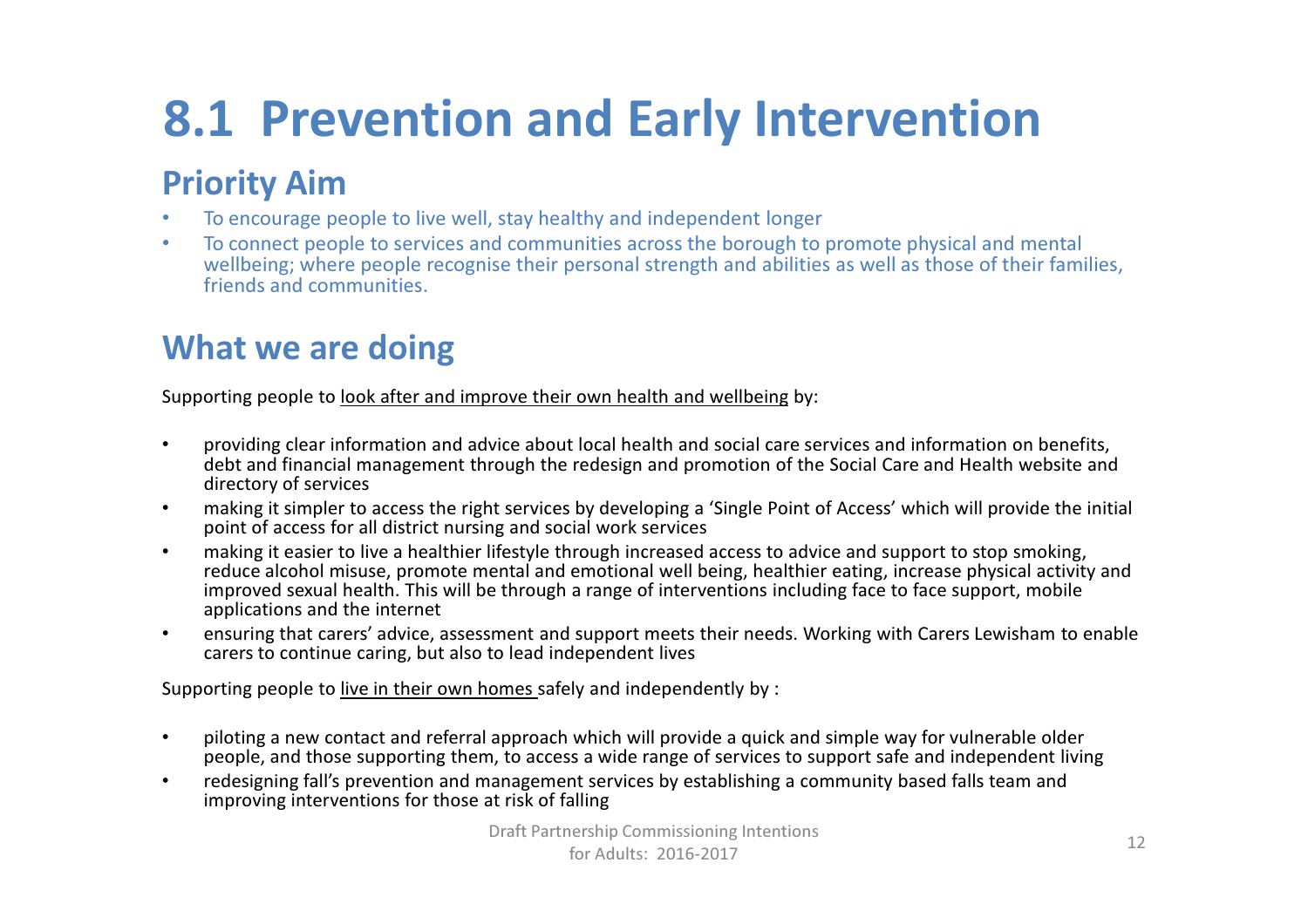### 8.1 Prevention and Early Intervention

#### What we are doing (continue)

Enhancing capacity in the community and voluntary sector to support a greater focus on prevention and early intervention by working with a range of voluntary and community sector organisations including Voluntary Action Lewisham (VAL) and Healthwatch Lewisham, building on work at a neighbourhood level through the Community Connections Team, health trainers and area based initiatives such as Well Bellingham and the North Lewisham Health improvement programme.

Developing <u>low level proactive services</u> and support, to enable people to continue to live in their own homes:

- •providing the appropriate equipment at the right time
- •undertaking minor housing improvements and adaptations

Implementing a new service model for sexual health. The London Sexual Health Transformation Programme has set out a Case for Change based on a needs assessment and review of current services. It is recognised that significant change is required to the historic models and patterns of service delivery. It is anticipated that by working together at both a London and SE London level the services for residents can be improved to be more responsive and easier to navigate whilst also being more cost effective.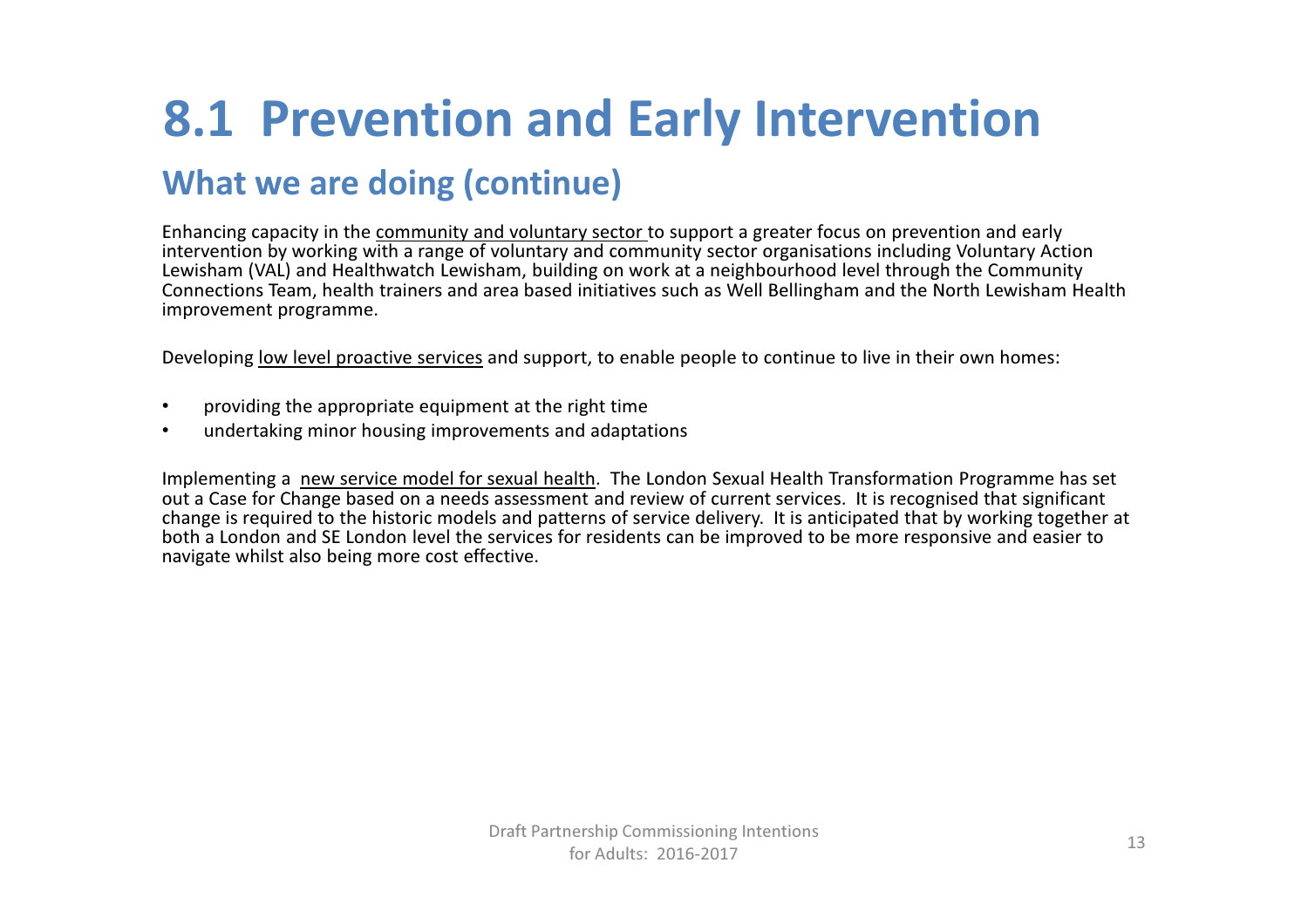# 8.2 General Practices and Primary Care

#### Why this is a priority

Public satisfaction with general practice remains high, but satisfaction with access is poor. People find it hard to get GP appointment when they need it and sometimes the length of appointment time is considered to be too short for complex issues. Accessing GP services has been a recurring theme at public engagement events in Lewisham.

In Lewisham some GP practices achieve excellent clinical outcomes and patient satisfaction, but there is significant variation in performance and quality. GPs have an important role in the earlier diagnosis for people with long term conditions to help them get better sooner and prevent their illness becoming more serious. The number of people with long term conditions is increasing in Lewisham.

Nationally GPs' workloads are increasing, with rising number of patients and growing complexity of their health needs

The public feedback on the service provided by pharmacists has been positive.

Transforming Primary Care in London: A Strategic Commissioning Framework outlines a new vision for general practice, sets out a new specification ('patient offer') around three aspects of care that matters most to patients:

- •Proactive care
- Accessible care•
- Coordinated care•

Lewisham has higher rates for emergency admissions which usually would not be admitted to hospital (for example, conditions like influenza and pneumonia which can be preventable by vaccine, kidney and urinary tract infections, ulcers and Ear, Nose and Throat Infections, dental conditions). Lewisham's rate for these types of emergency admissions is 1005.9 per 100,000 population in comparison to the London rate of 717.5 per 100,000 and the England rate is 808.5 per 100,000 (2014-15) .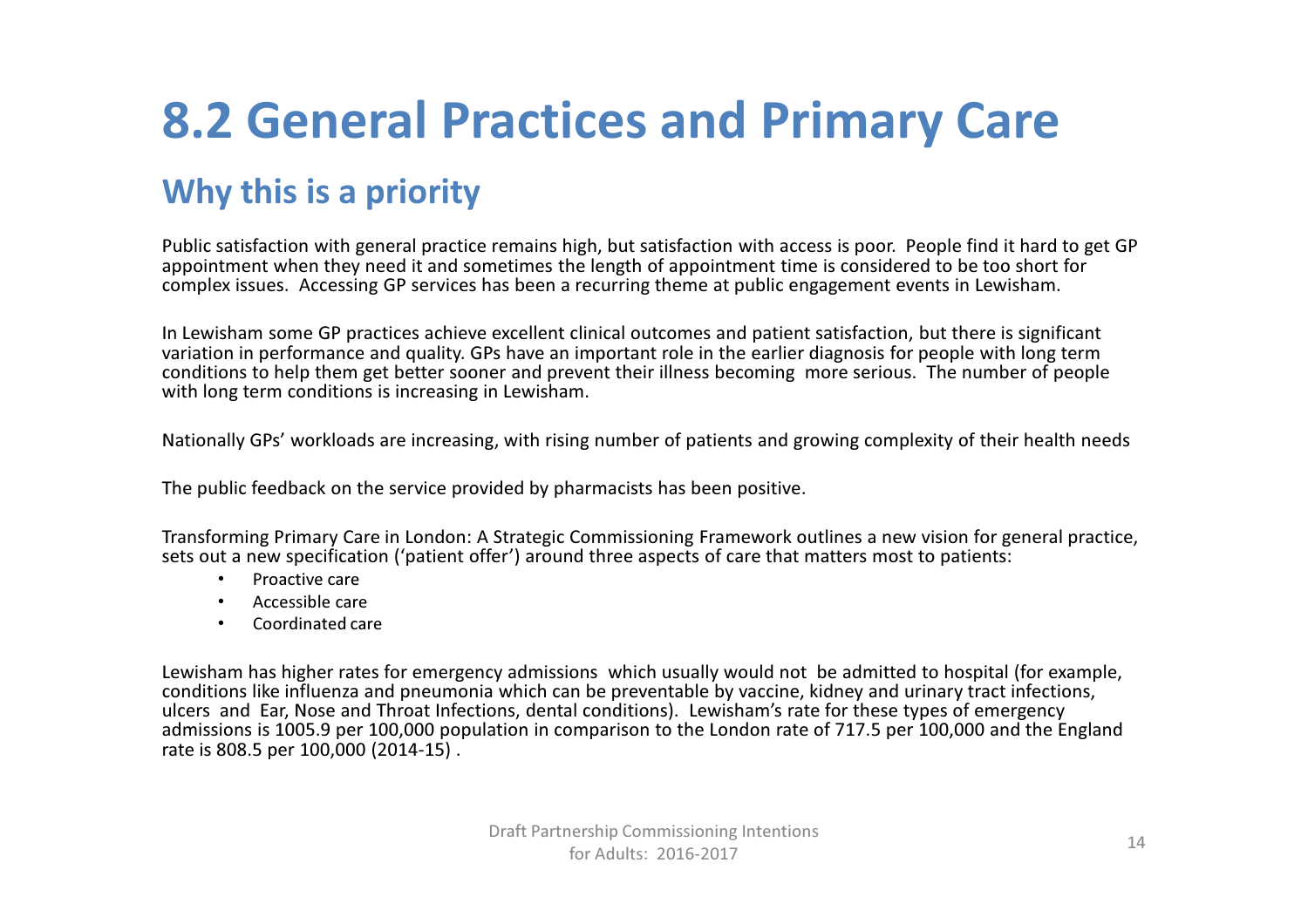### 8.2 General Practices and Primary Care

#### Priority aim

 To provide strong GP practices and primary care focused on delivering continuity of care which is •proactive, co-ordinated and accessible to deliver improved outcomes, working in partnership with patients and in collaboration with other practices and neighbourhood community teams

#### What we are doing

Proactive care – primary care supporting and improving the health and wellbeing of its population and keeping people<br>healthy by:

- • increasing the earlier identification and diagnosis for people with Long Term Conditions - e.g. diabetes, Cardiovascular-disease (CVD), chronic-obstructive pulmonary-disease (COPD), dementia and cancer
- •promoting immunisations to protect people from serious illness and preventing the need for admission to hospital
- • Consolidating the current service offer for psychological support for individuals with long term condition through the expanded remit of Psychological Therapy services
- • Promoting health through community pharmacies – healthy pharmacy champions and enhanced public services such as sexual health, smoking, health checks, drug misuse, as well as referring all heavily addicted smokers to stop smoking services

Accessible Care – primary care providing a personalised responsive, timely and accessible service by:

- • reviewing and simplifying arrangements for the provision of extended primary care access as part of developing a new integrated urgent and emergency care offer to patients locally – (see Urgent Care section)
- • increasing the utilisation of online services, specifically for booking an appointment, requesting a repeat prescription and accessing medical records
- improving the co-ordination with the wider primary care team with community pharmacists (e.g. Pharmacy First •for minor illnesses), general dental practitioners and optometrists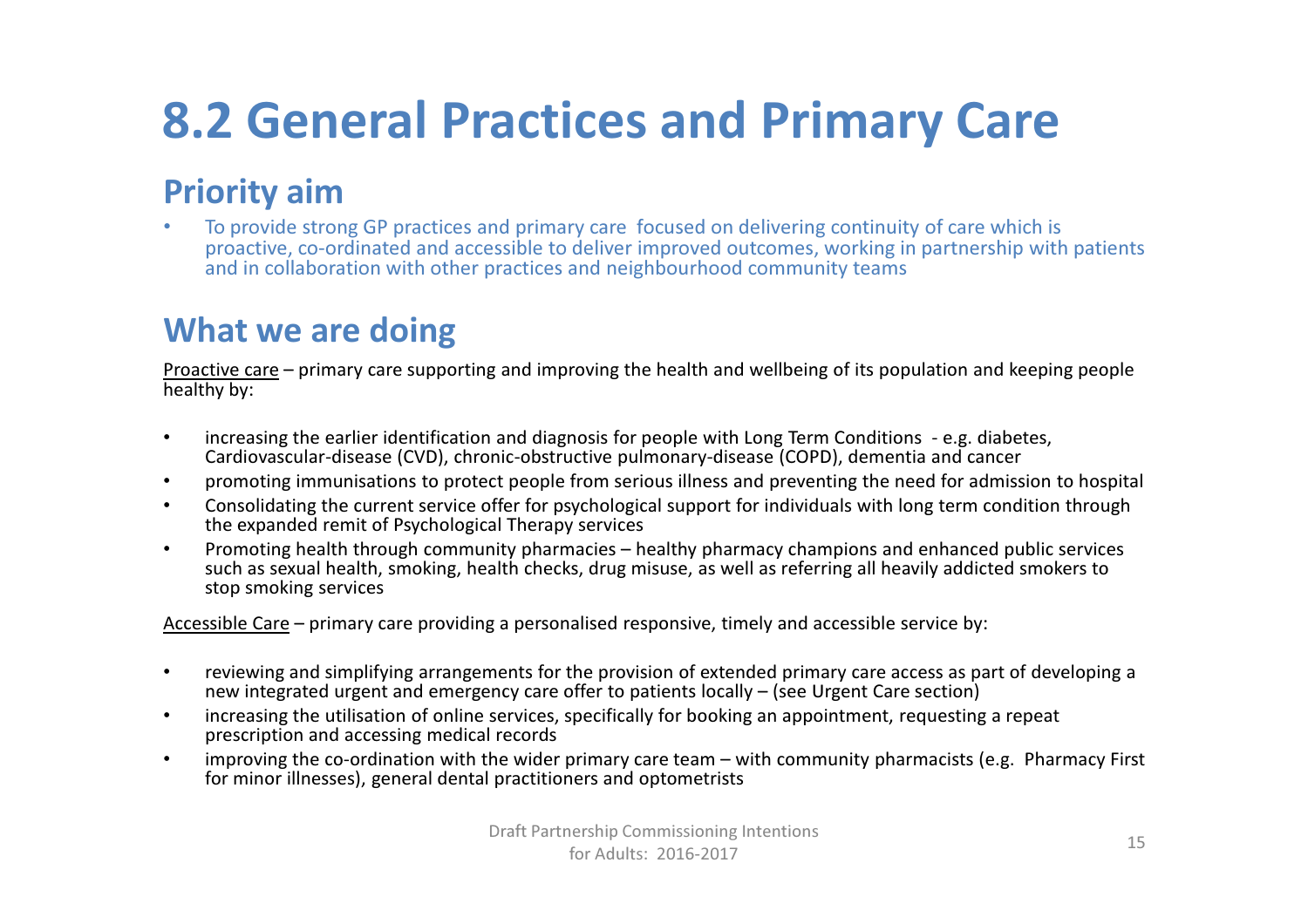### 8.2 General Practices and Primary Care

#### What we are doing (Continue)

Coordinated Care – primary care providing patient centred, coordinated care and GP/patient continuity by:

- • improving the management and consistency of care for people with Long Term Conditions - e.g. diabetes, cardiovascular-disease (CVD), chronic-obstructive pulmonary-disease (COPD), dementia, cancer and those at the end of life – and the behaviour changes towards healthier lifestyles
- promoting a proactive and holistic care approach working with the person, their carers and their families using risk •profiling and collaborative care planning methodologies as part of the Neighbourhood Community Teams
- providing greater support to patients to self-manage their long term conditions by the re-procurement of •structured education for COPD and type 2 diabetes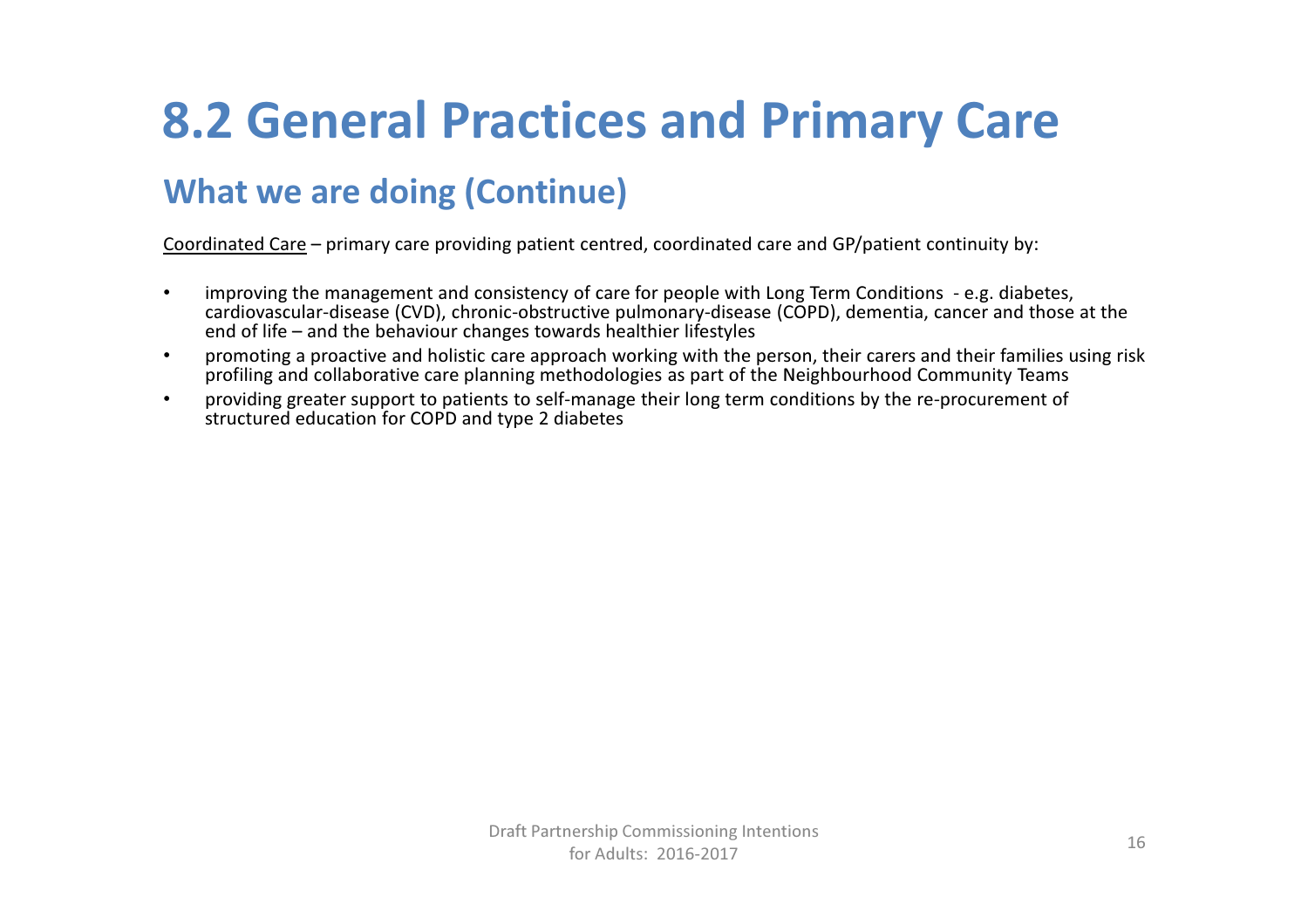### 8.3 Neighbourhood Community Teams Why this is a priority

In Lewisham people are living longer - there are around 27,400 residents are above 65 years of age and over 3,650 are aged over 85 years. An ageing population will increase the number of people with multiple chronic conditions and a growing number of functional and cognitive impairments. People over 85 years often have complex needs and have high use of health and care services.

The high premature mortality rates in Lewisham suggest that the proportion of people with LTCs who have poorly controlled disease is higher than elsewhere.

An increasing number of individuals need support to effectively managing their long term conditions. Current data suggests that:

- $\bullet$ 8.6% of the population have 3 or more LTCs (about 25,700 people).
- $\bullet$ 11.9% of the population have 2 LTCs (about 35,520 people).
- •29% of the population have 1 LTC (about 86,570 people).
- •Rates are rising fastest for Type 2 Diabetes and Chronic Obstructive Pulmonary Disease (COPD).
- • Lewisham's Black and Minority Ethnic communities have a greater risk from health conditions such as diabetes, hypertension and stroke.
- • Level of mental health needs for both common and severe mental illness are significantly higher for adults in Lewisham compared to London and England.

Many people have fedback that they would like to have greater involvement and control of their own care and be supported to do more to care for themselves.

People want more joined up services between health and care with better information and advice to enable them to navigate to the right service at the right time; a common theme at public engagement events.

People have said also that there needs to be more support for people with mental health issues in Lewisham.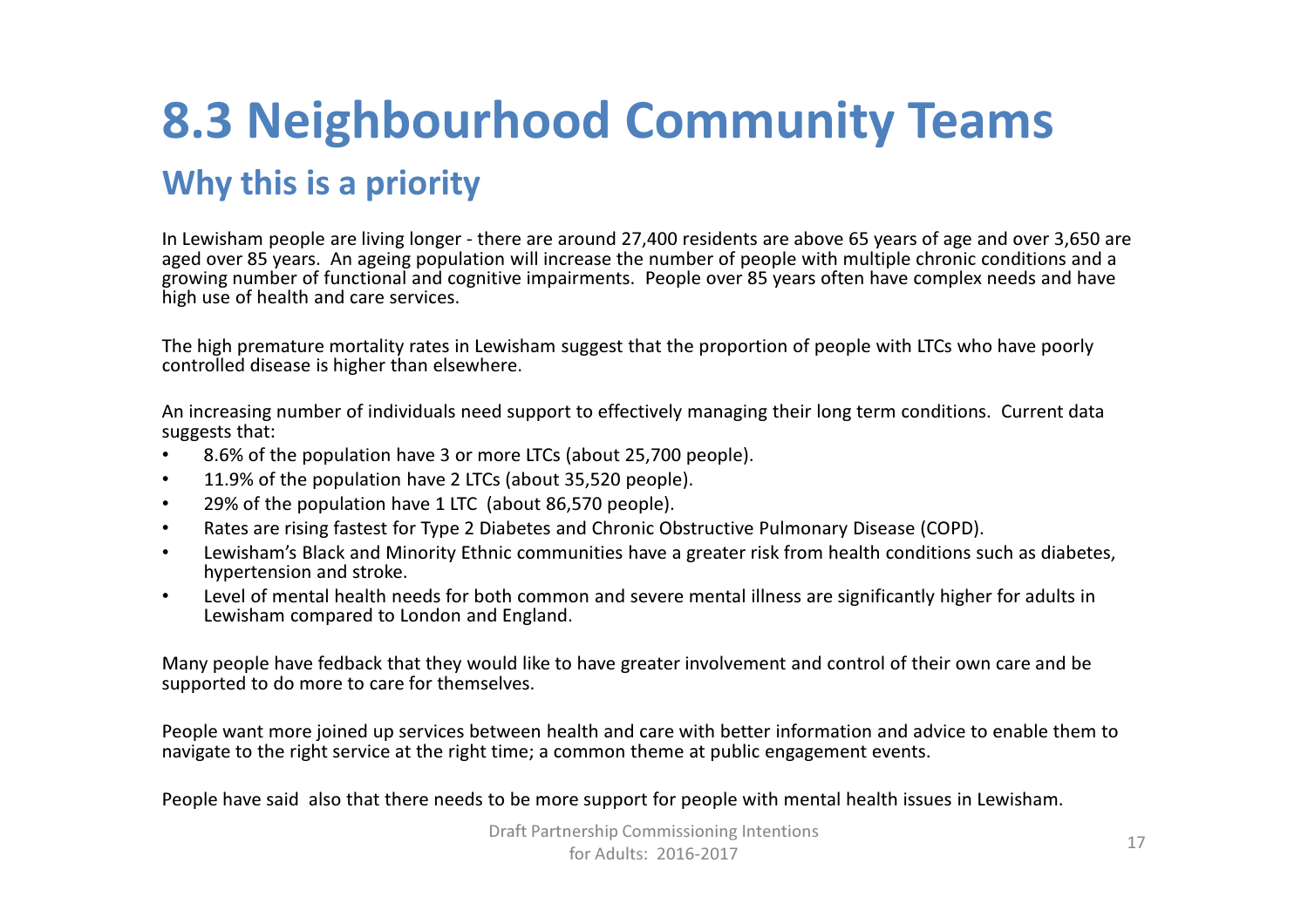### 8.3 Neighbourhood Community Teams

#### Priority Aim

 To provide co-ordinated support and care for people with long term physical and/or mental health •conditions and vulnerable people, with their carers, families and communities to effectively manage their own care, where possible, and maintain their independence

#### What we are doing

Improving the effectiveness of Neighbourhood Community Teams by working towards the implementation of joint processes, underpinned by sharing of information across professional groups and organisations by:

- •piloting the co-location of a Neighbourhood Community Team in one of the neighbourhoods in Lewisham •<br>In the line a common annuace to identifying and terration these needs who will meet hangfit from the cum
- • having a common approach to identifying and targeting those people who will most benefit from the support of multidisciplinary meetings
- developing case management and key workers for those people with complex needs to support them to be more •in control of their own care
- working towards a single assessment process with shared health and social care records and reviews, which  $\bullet$ streamlines the care planning processes across health and care
- ensuring that the Neighbourhood Community Teams have appropriate quality assurance processes across health •and social care including for safeguarding
- maximising the effectiveness of medication reviews to optimise the use of medication with the expansion of the •Lewisham Integrated Medicines Optimisation Service (LIMOS)

Increase the scope of Neighbourhood Community Teams currently comprising district nursing, therapy staff and social worker staff, working with general practices, by aligning them more closely with community mental health teams.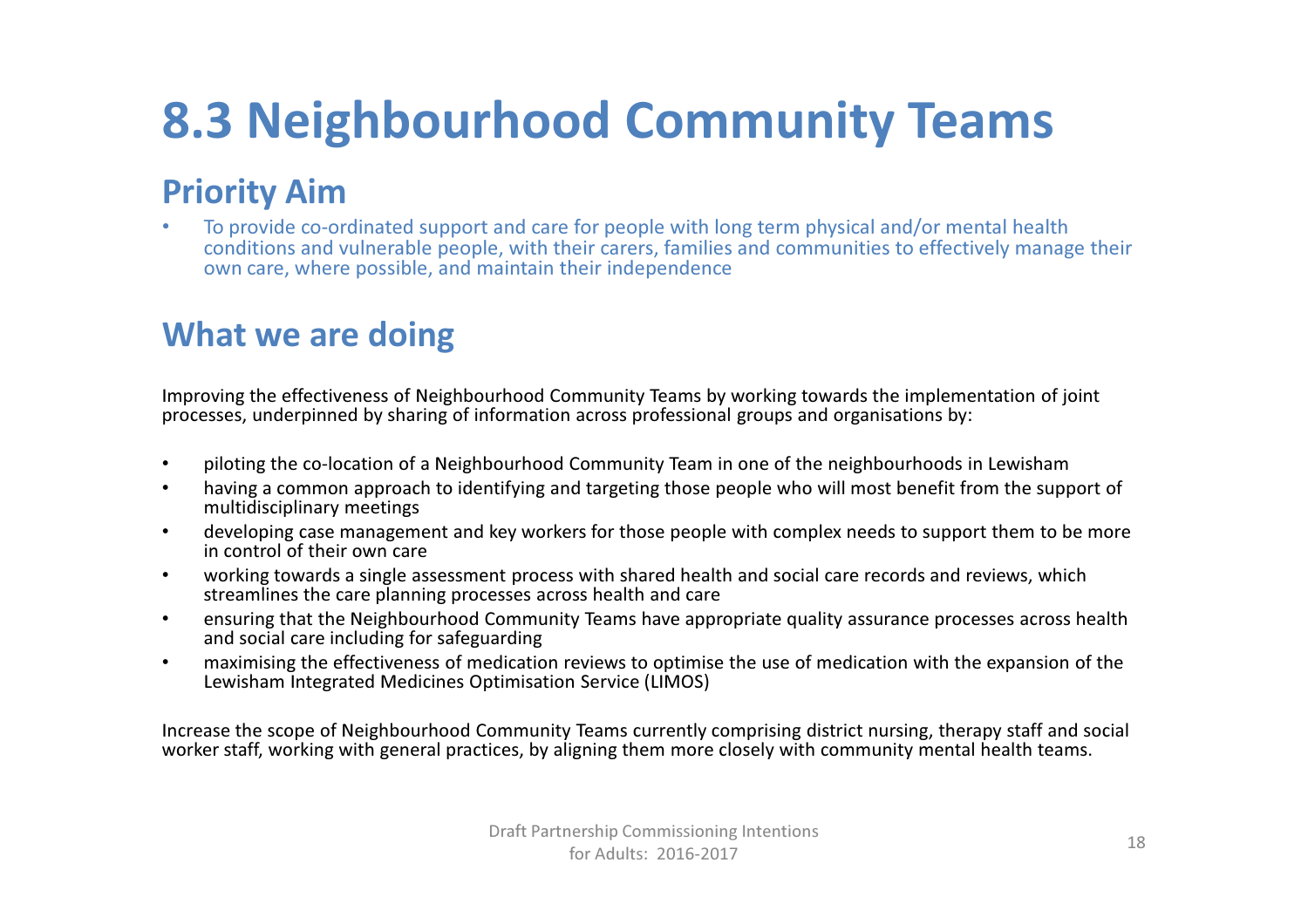### 8.3 Neighbourhood Community Teams

#### What we are doing (continue)

Improving the consistency in the quality of care and patient experience provided by District Nursing based on the key audit findings undertaken in January 2016 and by:

- •implementing the outcomes of the audit reviewing the wound care (tissue viability) service;
- •re-procuring Lymphedema services
- implementing the recommendations of the January 2016 audit of District Nursing•

Streamlining care pathways to ensure the right people at the right time receive the right support and care to manage their care better in the community, with an appropriate interface with the neighbourhood community teams, including for:

- •people with dementia by ensuring timely access to assessment, diagnosis and community based support.
- • people with diabetes by further developing the integration of specialist community and primary diabetic care and support across Lewisham, with the intention to commission the service differently in 2017/18
- Supporting individuals with common mental health disorders by Improving Access to Psychological Therapies •(IAPT)
- $\bullet$  Progressing the accepted recommendations from the Psychological therapies review (2015) to establish an integrated model of service
- • Enhancing the range of community mental health services and interventions that are tailor-made to the needs of individuals and their aspirations for long term recovery and providing support to reduce relapse and need for hospital re-admission and the reliance on adult mental health inpatient beds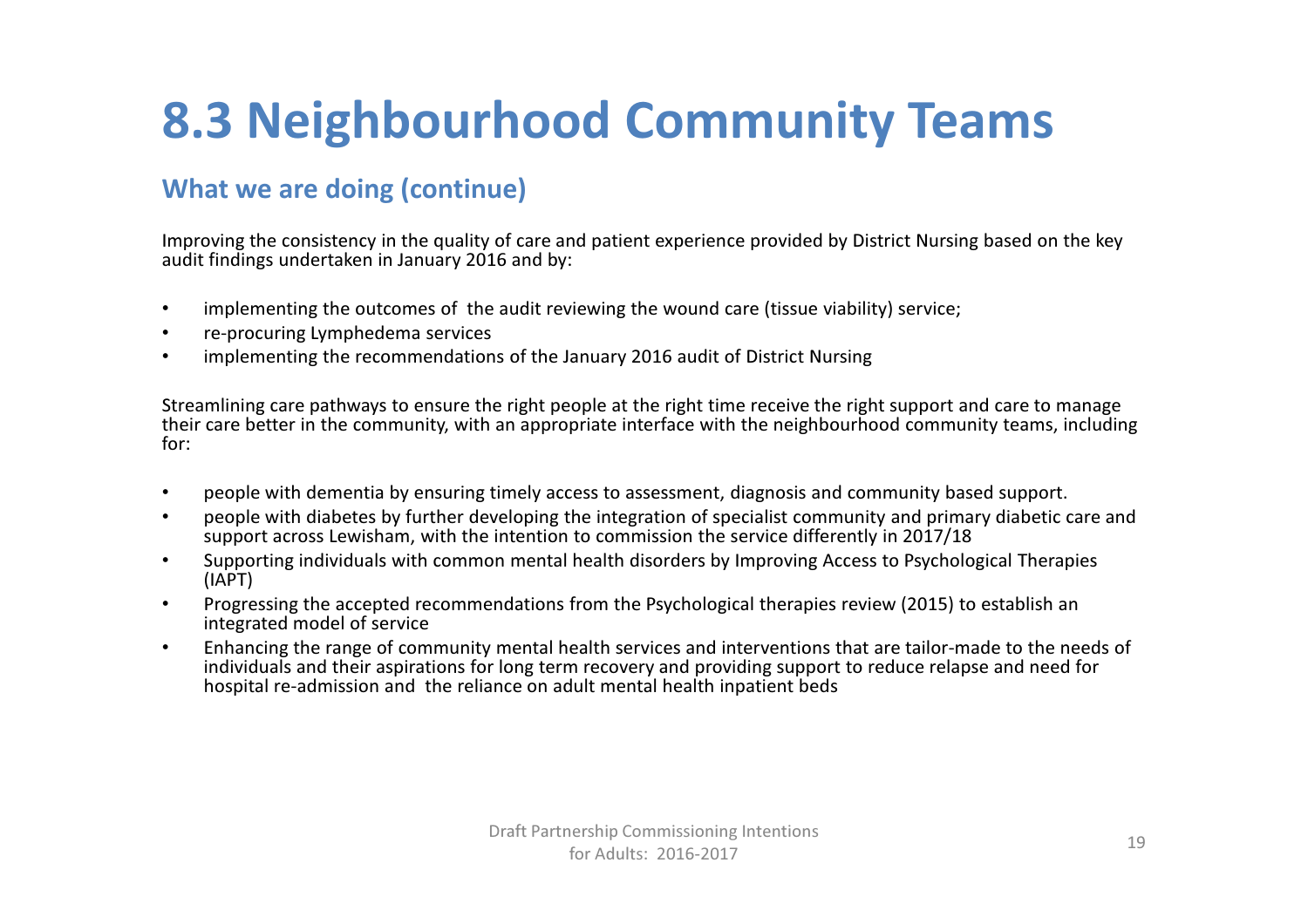### 8.4 Enhanced Care and Support

#### Why this is a priority

The Lewisham population is projected to grow across all age groups over the next five years. Over the next fifteen years the greatest percentage increase will be in the 65+ age group.

The prevalence of having a long term condition increases with age and over fifty percent of those aged 75+ will have two or more long term conditions. The prevalence of dementia increases markedly with age, at about 1% of 65 to 69 year olds and almost one in four people aged over 90.

It is estimated that a third of patients admitted to hospital and care homes are already malnourished or at risk of malnutrition.

Lewisham has higher rates of emergency admissions rates for people over 65years in comparison to both London and England. In 2012/13 almost 8,000 Lewisham people aged 65 years and over had an unplanned admission to hospital. The most common diagnosis for admission for the over 65 years was pneumonia, Urinary tract infections (UTI) and COPD.

This suggests that in Lewisham a higher number of people are being admitted to an acute bed who could have been seen and cared for at home and in a way that optimised their independence.

Patients sometimes stay longer in hospital because joined up arrangements for their care in the community on and after discharge have not been put in place. This may be due to a number of reasons including co-ordination between different agencies, complexity of cases, patient and family wishes and provider capacity issues. Early supported discharge and a stronger focus on rehabilitation could help patients return home more quickly and safely, preventing unnecessary delays.

People in Lewisham strongly supported joined up health and social care (including the voluntary sector).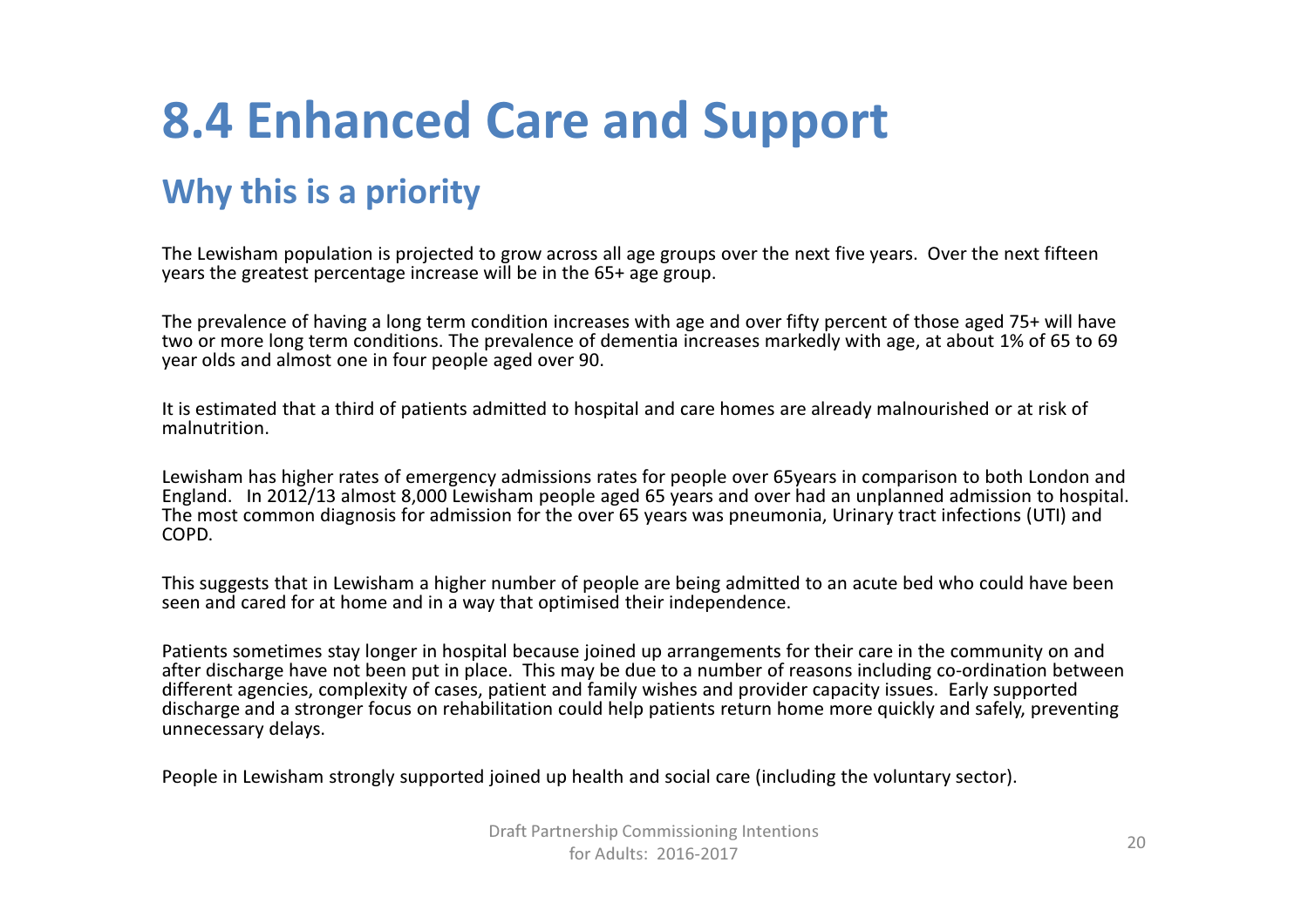### 8.4 Enhanced Care and Support

#### Priority Aim

- • To develop a coherent and co-ordinated set of services which avoid unnecessary admissions into a hospital or care home and facilitate early discharge into the community /home.
- • To develop integrated physical/ mental health & social care pathways above and beyond "core" services, delivered in the most appropriate setting for the service user which optimises levels of independence.

#### What we are doing

Commissioning a range of joined up community based health and care services to improve the hospital discharge planning process and the effective follow up care for individuals with complex needs by:

- • improving discharge planning and the utilisation of community beds (e.g. Brymore House, Sapphire ward ), based on the findings of the 2015/16 discharge service audit
- $\bullet$  streamlining the NHS funded continuing care process by the development of single assessment and review pathway, offering Personal Health Budgets to eligible clients
- •increasing 7 day working arrangement to increase discharges at weekends
- • implementing a new service model for domiciliary care with a focus on outcome based commissioning and neighbourhood lead providers
- • reviewing the Early Supported Discharge pathway for COPD - with the intention to commission the service differently in 2017/18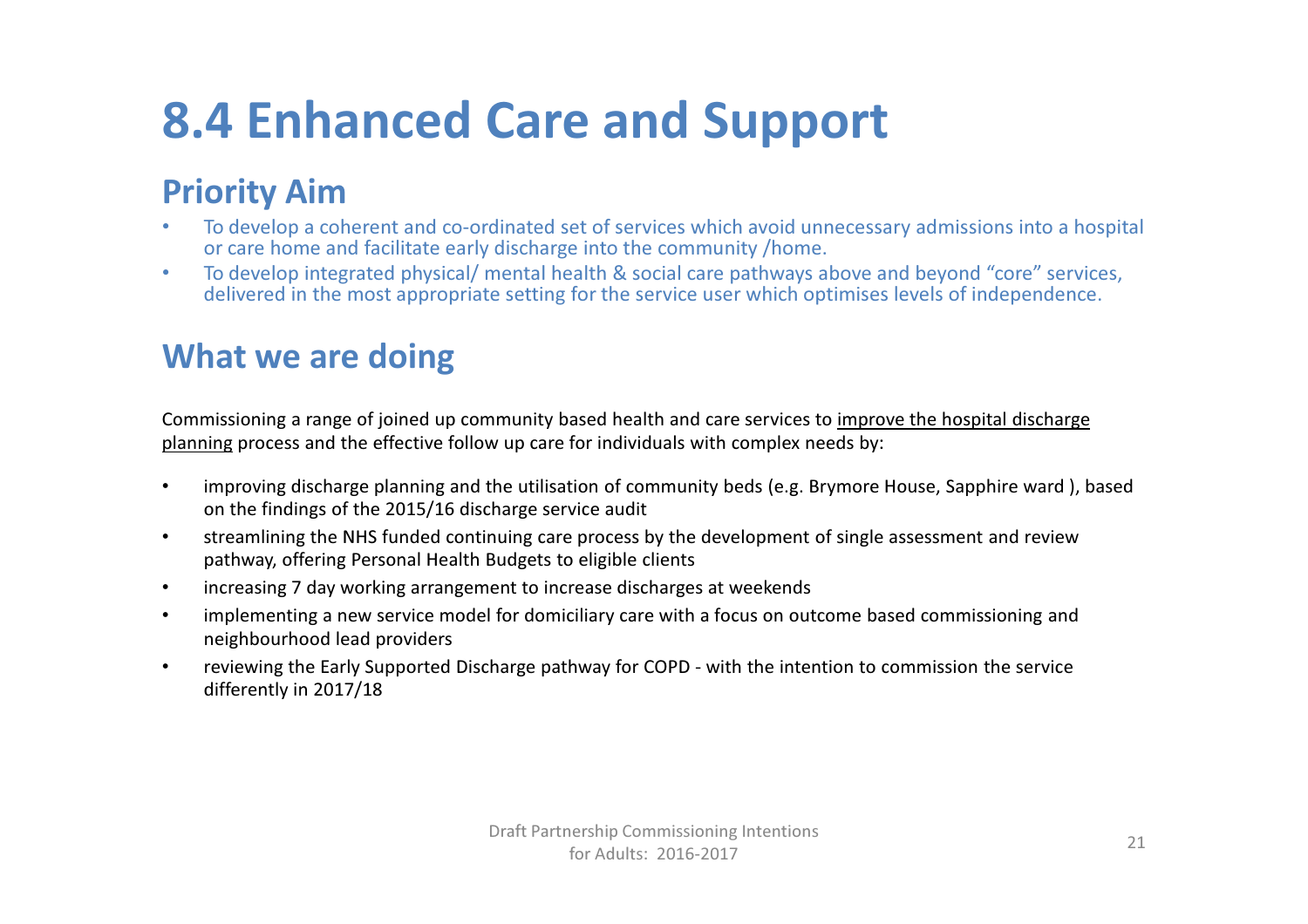### 8.4 Enhanced Care and Support

#### What we are doing (continue)

Commissioning a wider range of joined up community based health and care services which avoid unnecessary admissions into a hospital (acute or community) or a care home and support frail older people to be cared for in their own homes, informed by the audits and the evaluations of the winter scheme pilots undertaken in 2015/16. This is likely to include:

- strengthening the capacity and capability of a set of co-ordinated community based services which are able to respond •quickly when a patient's conditions deteriorates and there is a need for rapid assessment and support. This may include a short hospital visit
- developing the Ambulatory Care model, to provide assessment and same day discharges, on the Lewisham hospital site, •working with Lewisham and Greenwich NHS Trust
- piloting a community based 'home ward' providing enhanced health and care support for a short time to enable a person to •stay at home with the necessary additional support
- providing additional support to care homes from GPs, community nursing, pharmacists, community dieticians and palliative •care teams
- developing Extra Care services and Older Adults Housing to support people to stay in their own homes and out of residential •and nursing care for longer. This will increase the availability of adapted and single level accommodation and the commissioning of 'care on demand' services to support a higher range of needs than those traditionally associated with Extra Care.
- • expanding the scope of the Mental Health Crisis service to more effectively support people at times of crisis in line with the local Crisis Care Concordat plan.
- • improving patient experience by enhancing the local service offer for mental health crisis care by establishing a whole system approach comprised of A&E Psychiatric Liaison, Peer Support & 24/7 Crisis Telephone Line
- •implementing a community malnutrition care pathway

Improving the quality of community based specialist care services within the Borough:

- • reviewing the community specialist palliative care services to ensure all people have equal access to high quality, responsive, 24/7 services, with the intention to commission the service differently in 2017/18
- reviewing the care provided for people with long term neurological conditions and acquired brain injury, specifically the •balance of highly specialised rehabilitation bed provision, locally available specialist rehabilitation beds (2B) and community based neuro-therapy, as currently there is very limited provision capacity for people to receive specialist neuro rehabilitationwithin south east London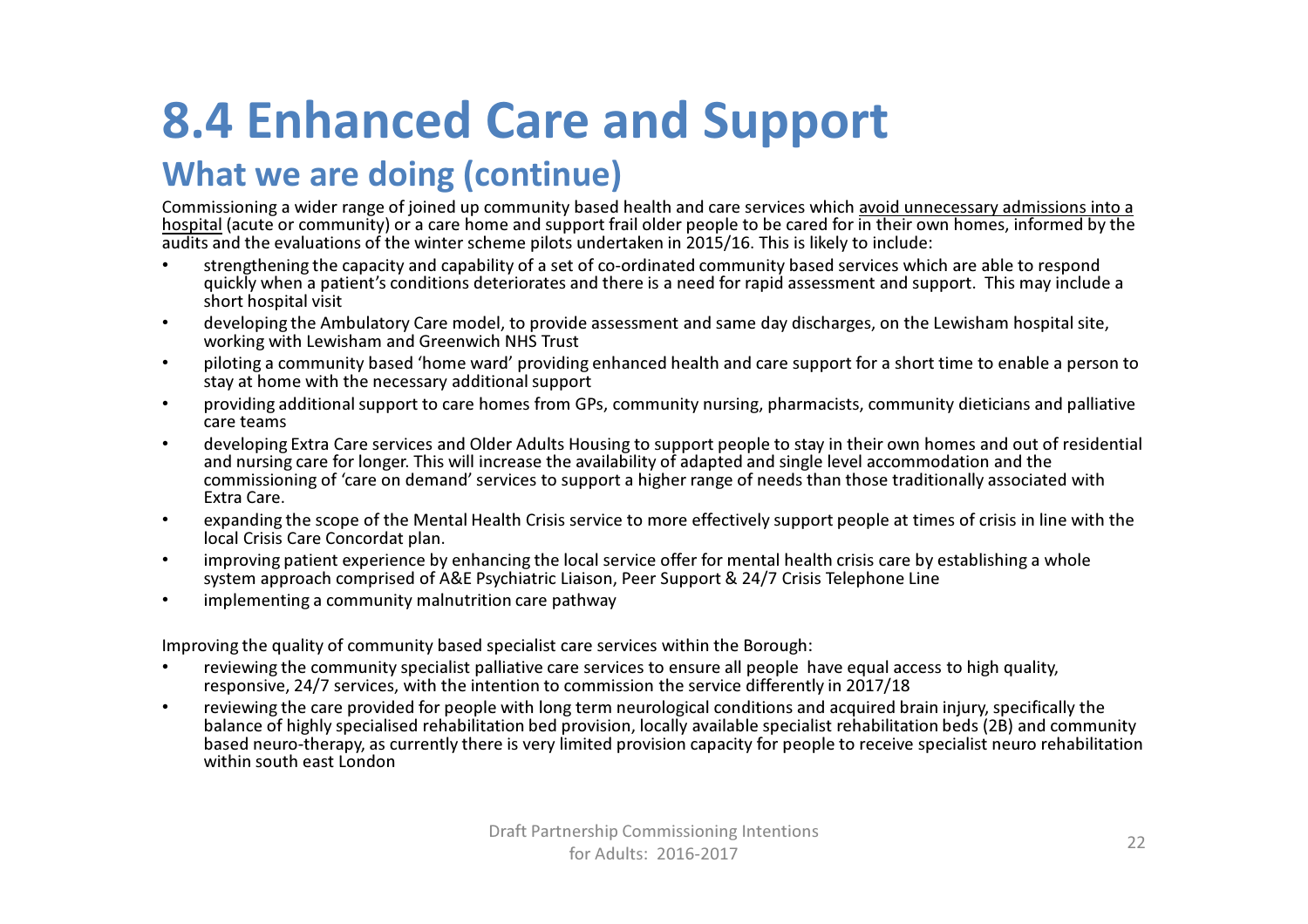### 8.5 Urgent and Emergency Care

#### Why this is a priority

Many people are going to A&E unnecessarily when other more suitable care is available. Nationally nearly 40% of patients seen in A&E are discharged with no further input, indicating that potentially patients could have been seen away from A&E. Further analysis by the Royal College of Emergency Medicine estimates that 15% of patients attending A&E could have been seen elsewhere in the community.

Many A&E departments in London are having difficulty in meeting the target that 95% of people attending A&E should be seen within 4 hours.

No hospital in south east London fully meets the quality standards for emergency care as set out by the London Quality Standards. These include the requirement that senior doctors (consultants) are present on emergency wards a minimum of 16 hours a day, 7 days a week.

Patients with mental ill health often have longer waits to see a psychiatric liaison nurse.

People in Lewisham want greater information on how to access services out of hours and at weekends.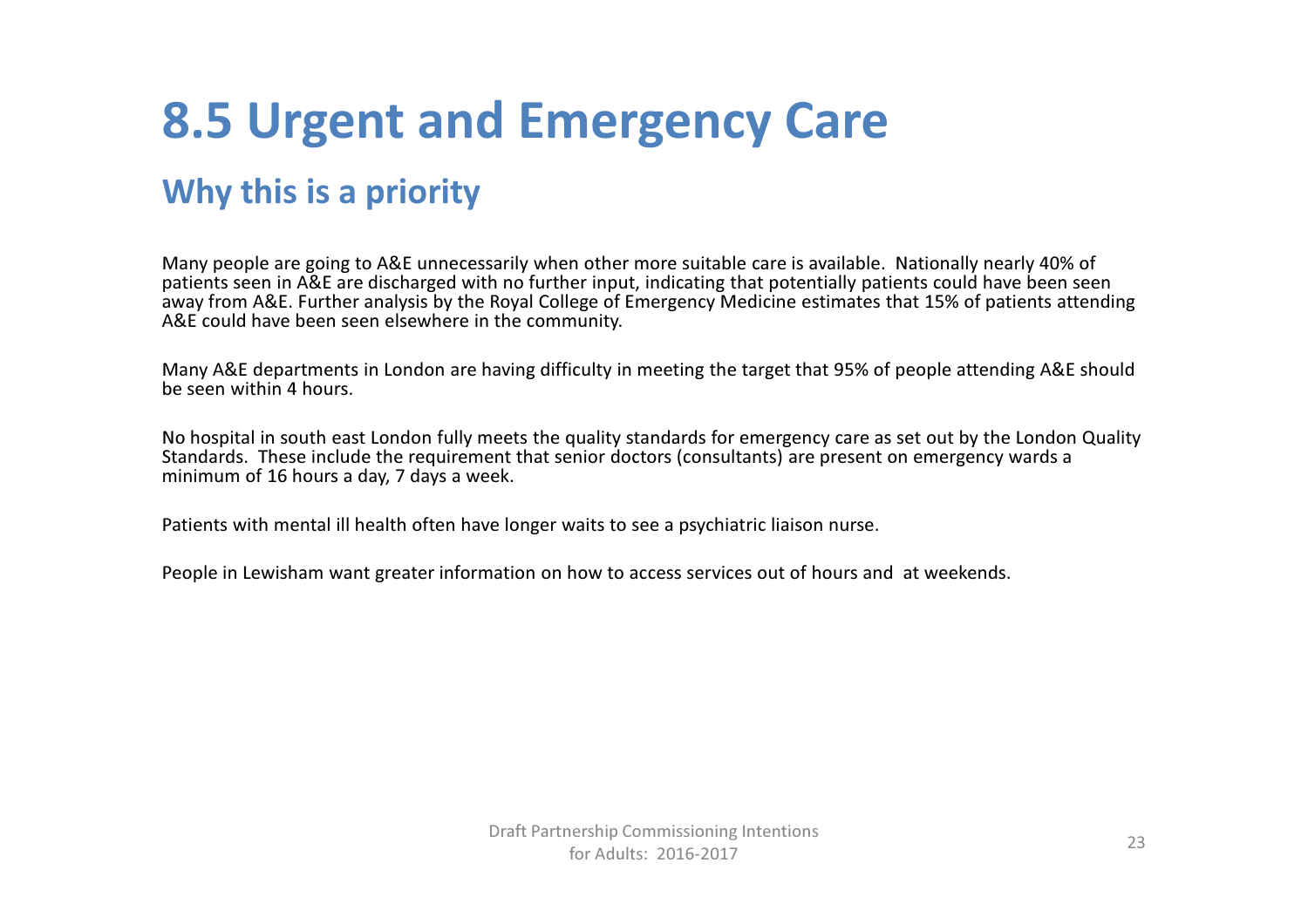### 8.5 Urgent and Emergency Care

#### Priority aim

- Emergency care is for people who have a condition that is life-threatening or presents an immediate risk to •long term health.
- • Urgent care services are for people who have a problem that needs attention the same day, but is not lifethreatening or life-changing

#### What we are doing

Developing an integrated Urgent and Emergency Care model and new offer to patients with primary care for Lewisham – this will operate 7 days a week over extended hours to offer a consistent Urgent Care service in the community. This will provide an alternative to A&E, accessible by both patients and clinicians for non-acute urgent cases. The potential for co-locating these services with the Emergency Department will be explored further.

Support the development of <u>Ambulatory Care models</u> across the integrated Urgent and Emergency Care Model in order to treat patients more quickly in the most appropriate setting. This should see an increase in the numbers of patients assessed, treated and discharged without the need for admission.

Improving quality standards in Lewisham's A&E department, working with Lewisham and Greenwich NHS Trust to achieve the London Quality Standards for emergency care and with the London Ambulance Service to improve 999 response times.

Undertaking the re-procurement of the south east London 111 service and the GP element of the Urgent Care Centre in<br>It is a still the Universe Care Market Carlos is been line with the Urgent Care Model for Lewisham.

Exploring the opportunities for supporting people who have both physical and mental health problems and who need a hospital admission by testing out the concept of an all age <u>Mental Health hospital liaison service</u> building on the Core<br>24 Bunkistinisms and the core 24 Psychiatric Liaison Nursing service model.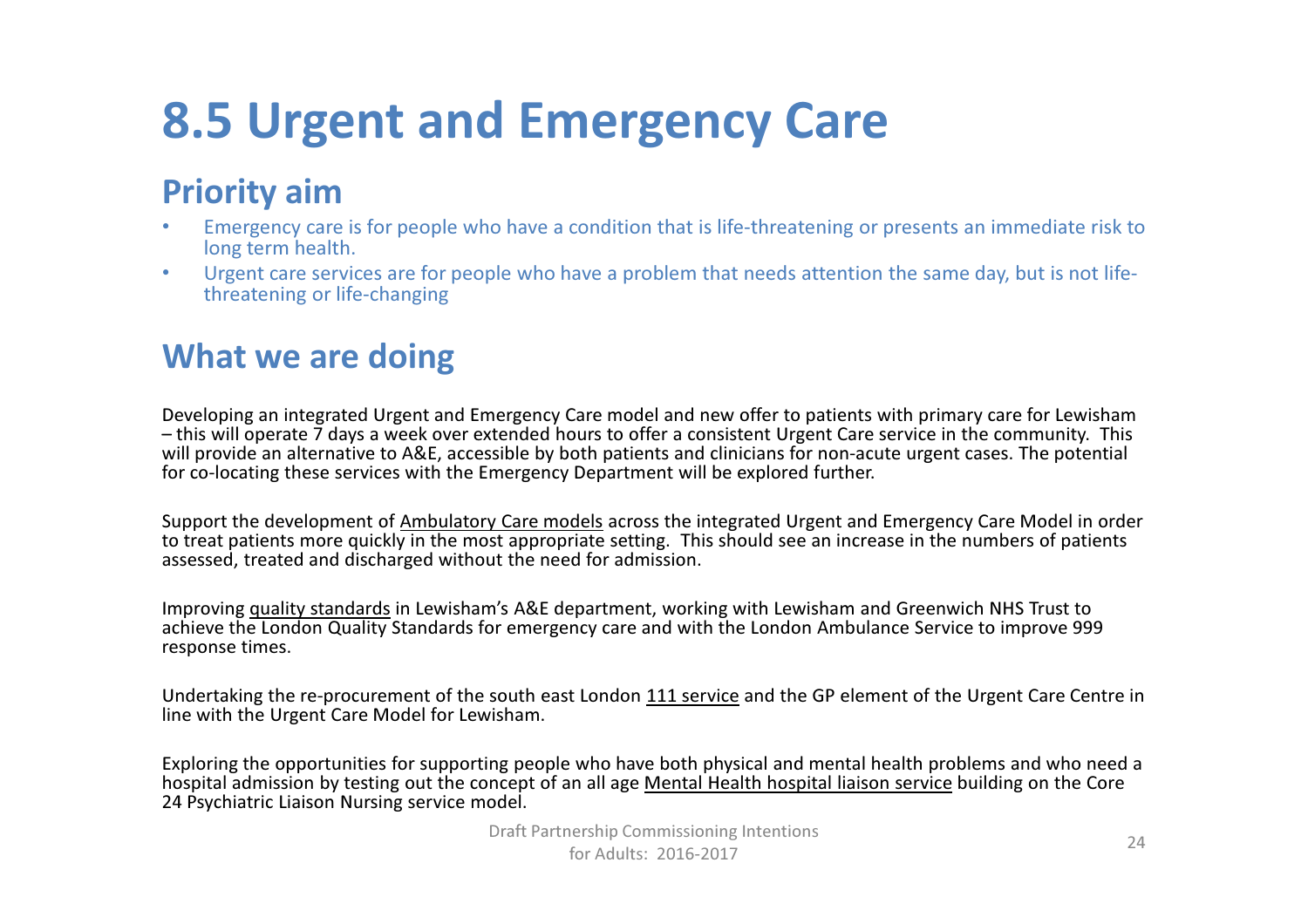### 8.6 Planned Care

#### Why this is a priority

There are differences in patient outcomes and experiences, depending on where and when they access care, for example screening for breast and bowel cancer.

Time from first appointment, to diagnostic test, to getting results could be quicker and more efficient leading to earlier diagnosis and better outcomes for patients.

Patients could be better prepared for their operation/ procedure which would help patients to recover more quickly.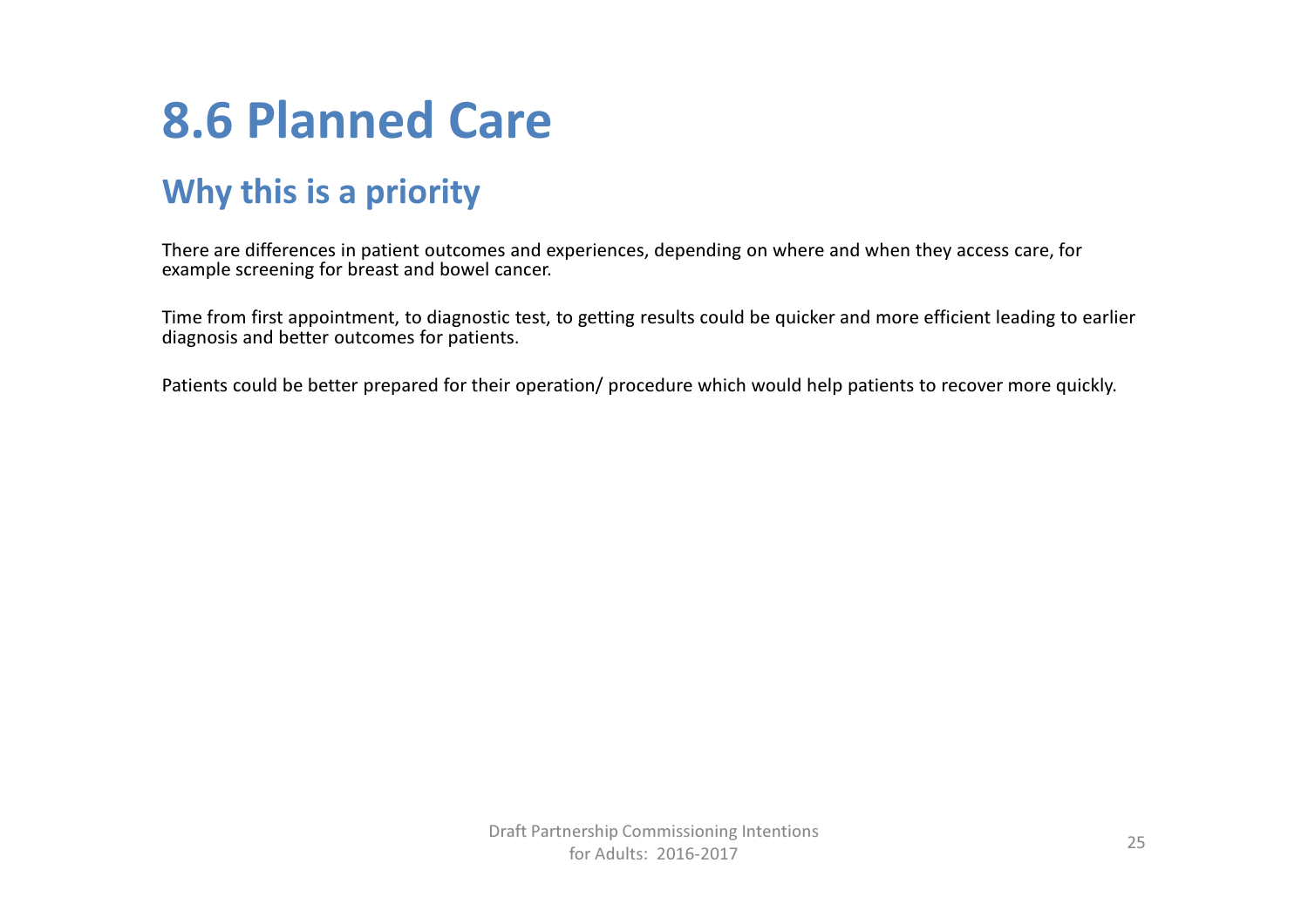### 8.6 Planned Care

#### Priority aim

 to ensure all people who need planned care the same quality of care and outcomes. Planned care is •treatment that is planned in advance, such as an operation that is booked on a certain date

#### What are we doing

Improving the quality of <u>hospital referrals</u> and also patient experience of the appointment booking process (including proactive offer of choice) through the two year Referral Support Service pilot which will be fully evaluated to inform long term commissioning intentions.

Improving the patients' experience and delivering value for money by re-specifying the service requirements and evaluating the different models of commissioning and contracting for <u>Musculoskeletal and Physiotherapy</u> services.

Improving cancer care, working in partnership with the London Cancer Alliance by:

- •earlier detection of cancer and increasing access to diagnostics
- •reducing the variation in cancer care in hospitals
- •supporting people with and beyond cancer

Reviewing the following <u>clinical planned care pathways</u> with the intention to commission these services differently in<br>cases in the services differently in 2017/18:

- •Dermatology
- **•** Gynaecology •
- Ophthalmology •

Reviewing the feasibility of <u>fast tracking surgery</u> for uncomplicated procedures in surgically fit patients e.g.<br>. cholecystectomy, hernia repairs, working with Lewisham and Greenwich NHS Trust.

> Draft Partnership Commissioning Intentions for Adults: 2016-201726 and 20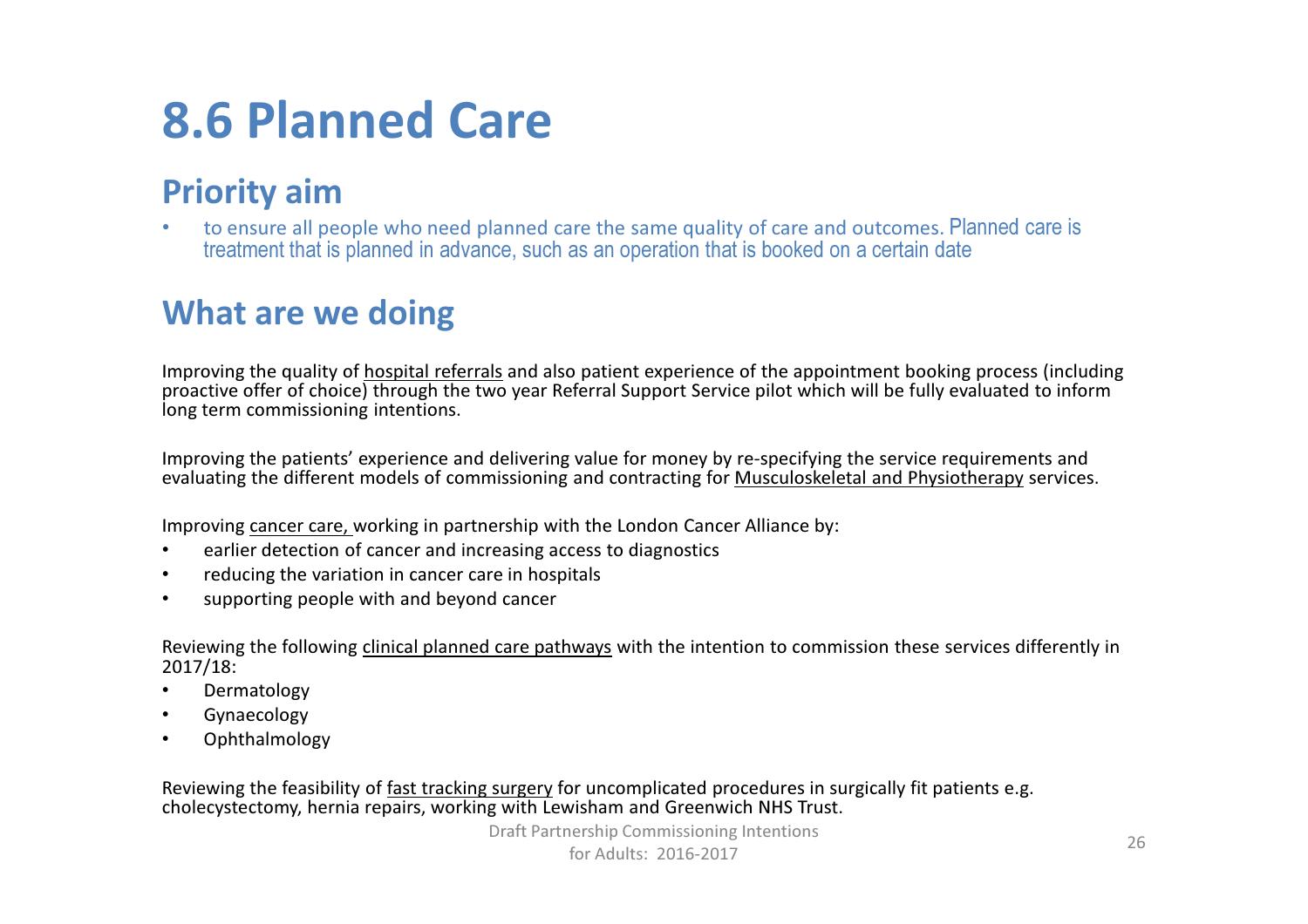### 8.7 Supporting Strategies

#### Workforce Development

A modern workforce will be crucial to the delivery of person centred care, which is joined up across primary, secondary, community and social care. 'One Lewisham health and care system' will not become a reality without a workforce with the right numbers, skills, values and behaviours to deliver it.

This will require commissioners and providers to develop and implement a system wide workforce development plan. The first steps have been taken already to:

- • bring groups of multidisciplinary staff together to develop local approaches on how they can better work as a team underpinned shared values and behaviours
- • undertake a stocktake of current provider development activity to identify areas of overlap between different partner organisations, to achieve synergies and potential economies, and to identify shared or common priorities for further joint working

Our ambition is to:

- • ensure that all staff are caring, compassionate and understand the importance of language and cultural differences
- •develop new, effective ways of working using a different skill mix, introducing new roles and new competencies,
- • change the relationship between the workforce and the people who use our services and carers, supporting greater empowerment and independence
- •Staff are supported to lead healthy lives themselves
- •support an open culture of evaluation, learning and continuous professional development